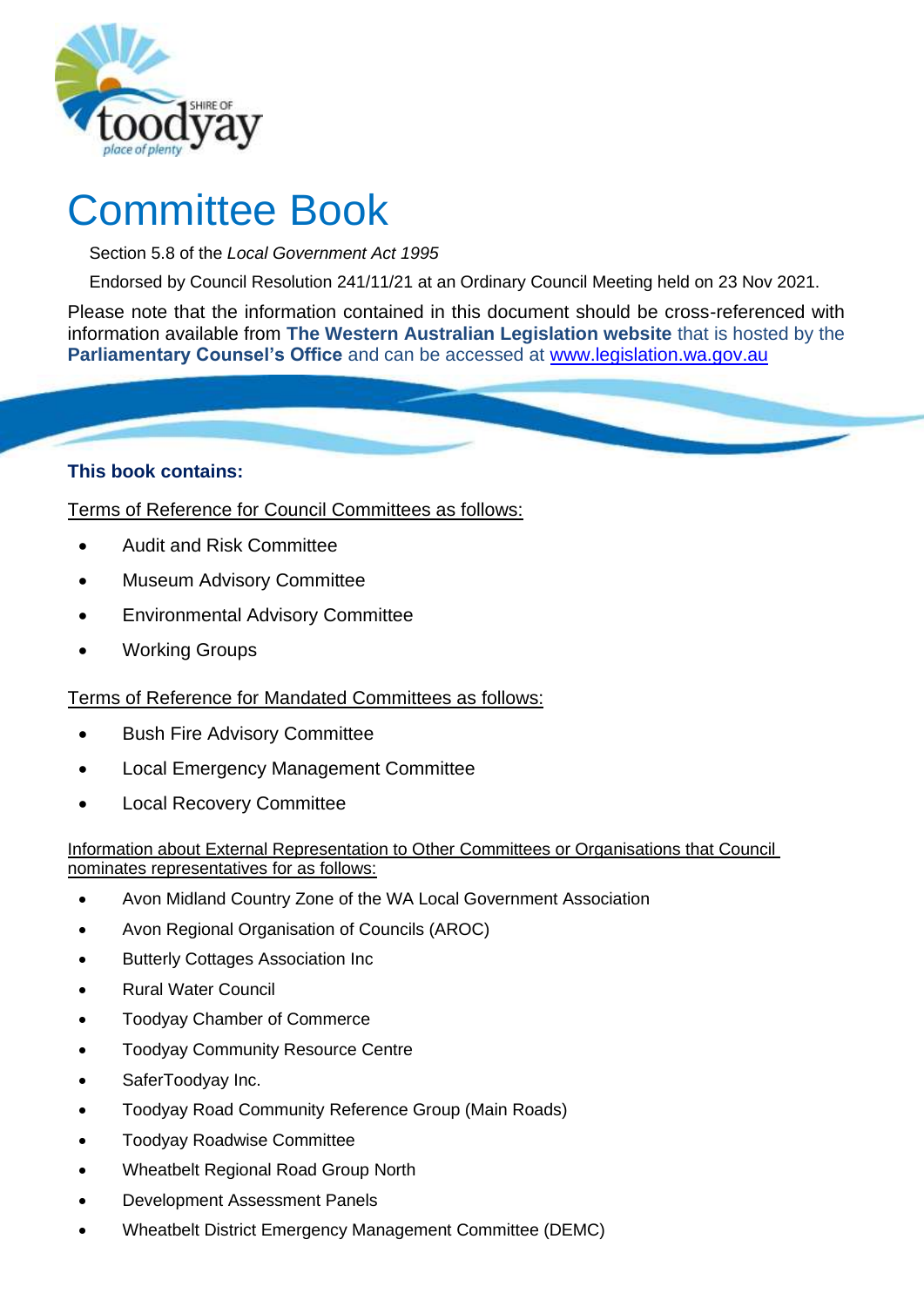# **Committee Book Index**

| 1.1.<br>1.2.<br>1.3.<br>1.4.<br>1.5.<br>1.6.<br>1.7.<br>1.8.<br>1.9.<br>1.10.<br>1.11. |                                                                          |  |
|----------------------------------------------------------------------------------------|--------------------------------------------------------------------------|--|
|                                                                                        |                                                                          |  |
|                                                                                        |                                                                          |  |
|                                                                                        |                                                                          |  |
|                                                                                        |                                                                          |  |
| 1.1.                                                                                   | Avon Midland Country Zone of the WA Local Government Association21       |  |
| 1.2.<br>1.3.<br>1.4.<br>1.5.<br>1.6.<br>1.7.<br>1.8.<br>1.9.<br>1.10.<br>1.11.         | Office of Emergency Management - Wheatbelt District Emergency Management |  |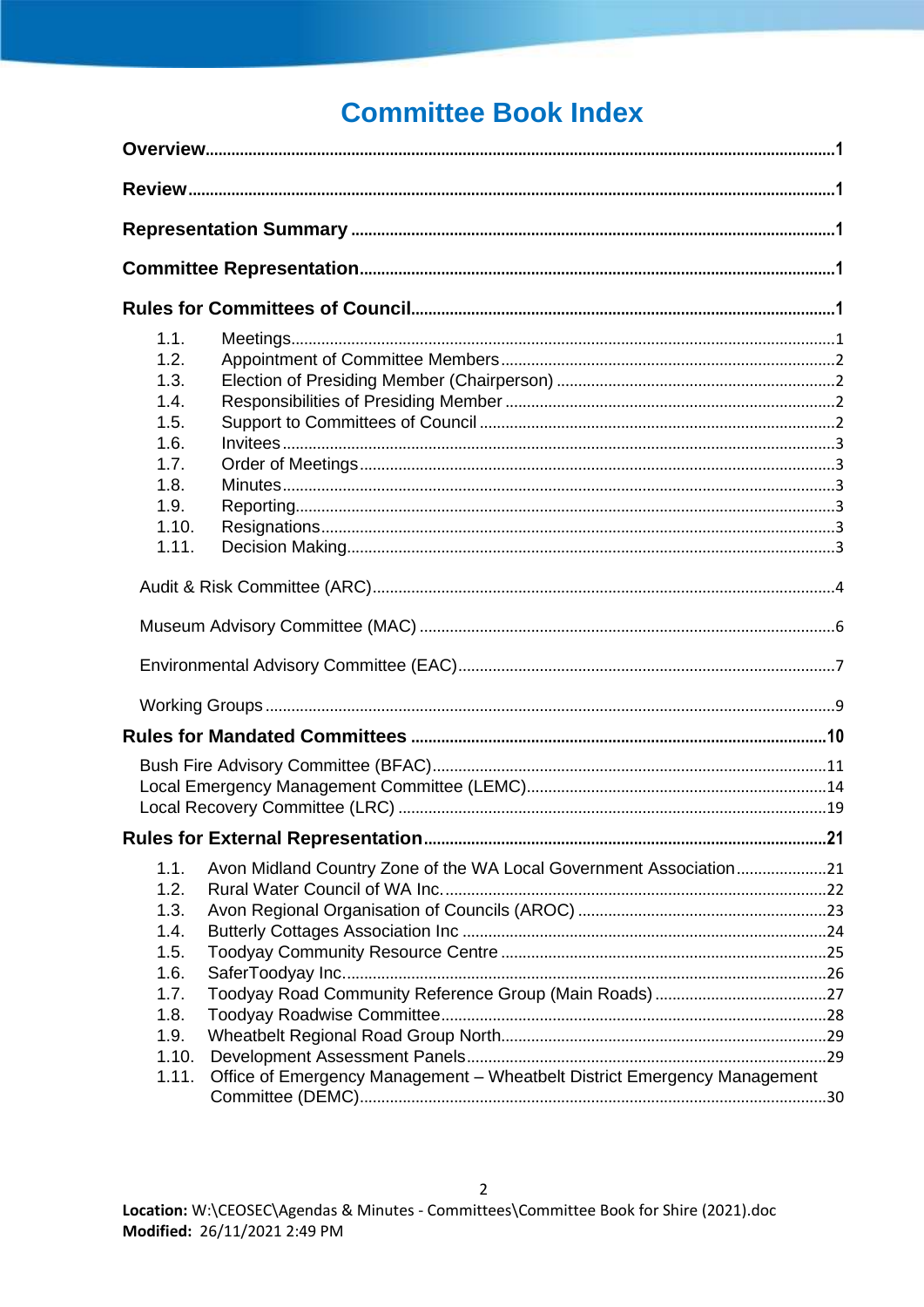# <span id="page-2-0"></span>**Overview**

# *Refer to section 8.25 of the Shire of Toodyay Governance Framework for information related to Committee Meetings.*

This Committee Book has been developed to provide information to Elected Members and Community Representatives on Council Committees.

The Shire of Toodyay (Shire) recognises the value of community input and is continually looking for ways to engage more deeply with the community.

The Shire has established Committees with a defined regulatory purpose. These Committees are bound by the provisions contained in the legislative instruments by which they were established including, but not limited to the following:

- *Shire of Toodyay Standing Orders Local Law 2008* where those Committees are established under the *Local Government Act 1995;*
- *Local Government (Model Code of Conduct) Regulations 2021.*
- Shire of Toodyay's Code of Conduct;
- *Corruption and Crime Commission Act 2003;* and the
- *Defamation Act 2005*.

This Committee Book also provides guidelines to ensure appropriate governance processes are followed for all committees and working groups, etc.

# <span id="page-2-1"></span>**Review**

This Committee Book will be reviewed at least every two years. Amendments will be approved by the CEO and endorsed by Council prior to each Local Government Election.

| <b>Review Table</b> |                                                                                                                   |             |             |  |  |  |
|---------------------|-------------------------------------------------------------------------------------------------------------------|-------------|-------------|--|--|--|
| <b>Date</b>         | <b>Detail</b>                                                                                                     | Approved on | <b>Date</b> |  |  |  |
| 02/09/2021          | first<br>draft<br>Created<br>and<br>submitted to<br>the CEO for<br>approval.                                      | N/A         | N/A         |  |  |  |
| 10/09/2021          | Reviewed and added footers<br>then printed for CEO.                                                               | N/A         | N/A         |  |  |  |
| 15/10/2021          | Reviewed and amended<br>by<br>CEO                                                                                 | N/A         | N/A         |  |  |  |
| 18/10/2021          | of<br>Added<br>in in<br>a<br>summary<br>Committee information                                                     | N/A         | N/A         |  |  |  |
| 28/10/2021          | 0f<br>Changed the order<br>Committees and differentiated<br>between Council Committees<br>and Mandated Committees | N/A         | N/A         |  |  |  |
| 2/11/2021           | Removed information that had<br>been gathered via responses to<br>correspondence sent by<br>the                   | N/A         | N/A         |  |  |  |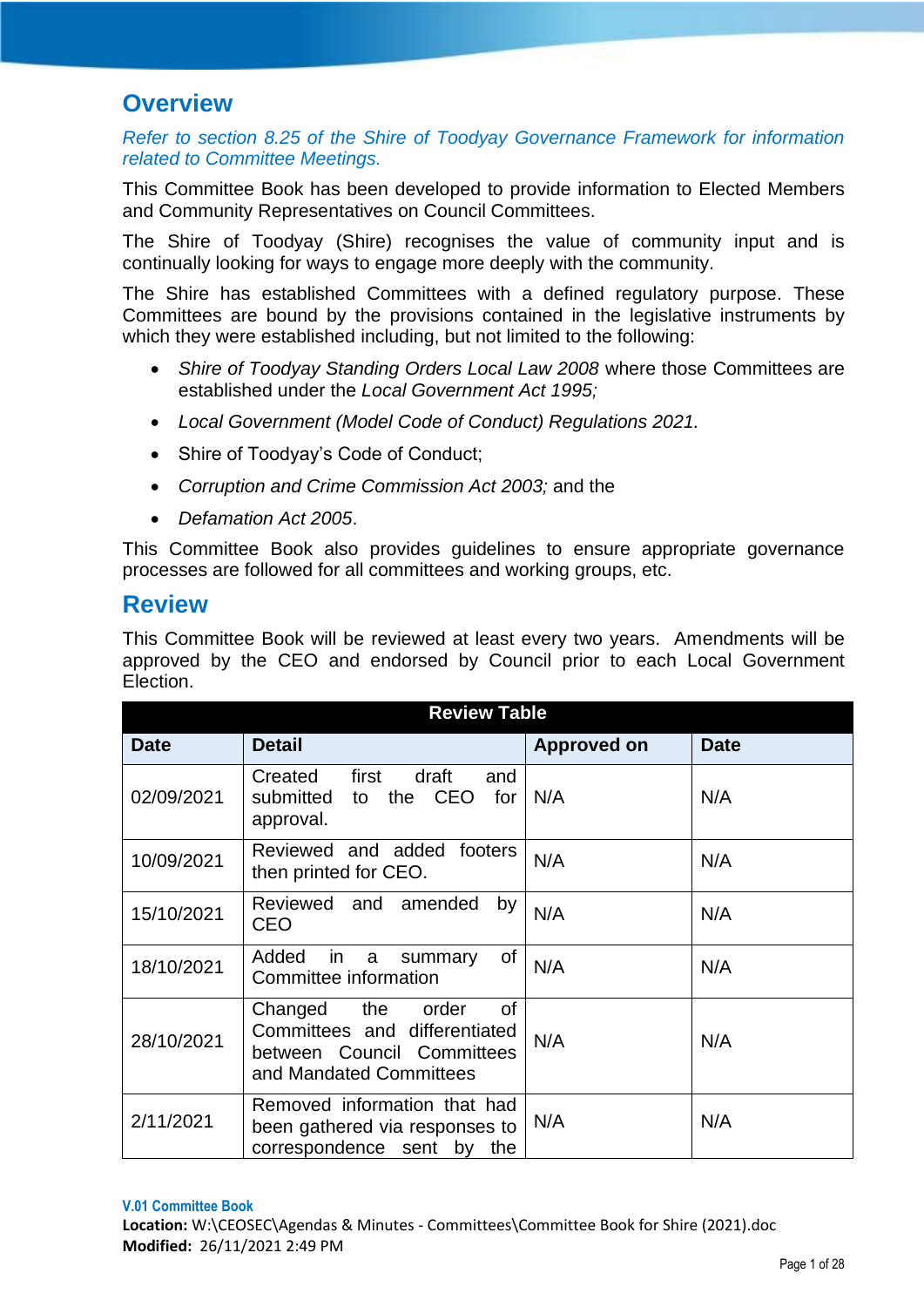| <b>Review Table</b> |                                                                                                                                                           |                                                                |             |  |  |  |
|---------------------|-----------------------------------------------------------------------------------------------------------------------------------------------------------|----------------------------------------------------------------|-------------|--|--|--|
| Date                | <b>Detail</b>                                                                                                                                             | <b>Approved on</b>                                             | <b>Date</b> |  |  |  |
|                     | CEO and put into officer report<br>instead.                                                                                                               |                                                                |             |  |  |  |
| 23/11/2021          | Endorsed by Council with one<br>minor amendment plus also<br>included the nominations made<br>Item $9.3.2$ in the<br>at<br><b>Representation Summary.</b> | 23/11/2021<br>Council<br><b>Resolution</b><br>No.<br>241/11/21 | 23/11/2021  |  |  |  |
|                     |                                                                                                                                                           |                                                                |             |  |  |  |
|                     |                                                                                                                                                           |                                                                |             |  |  |  |
|                     |                                                                                                                                                           |                                                                |             |  |  |  |
|                     |                                                                                                                                                           |                                                                |             |  |  |  |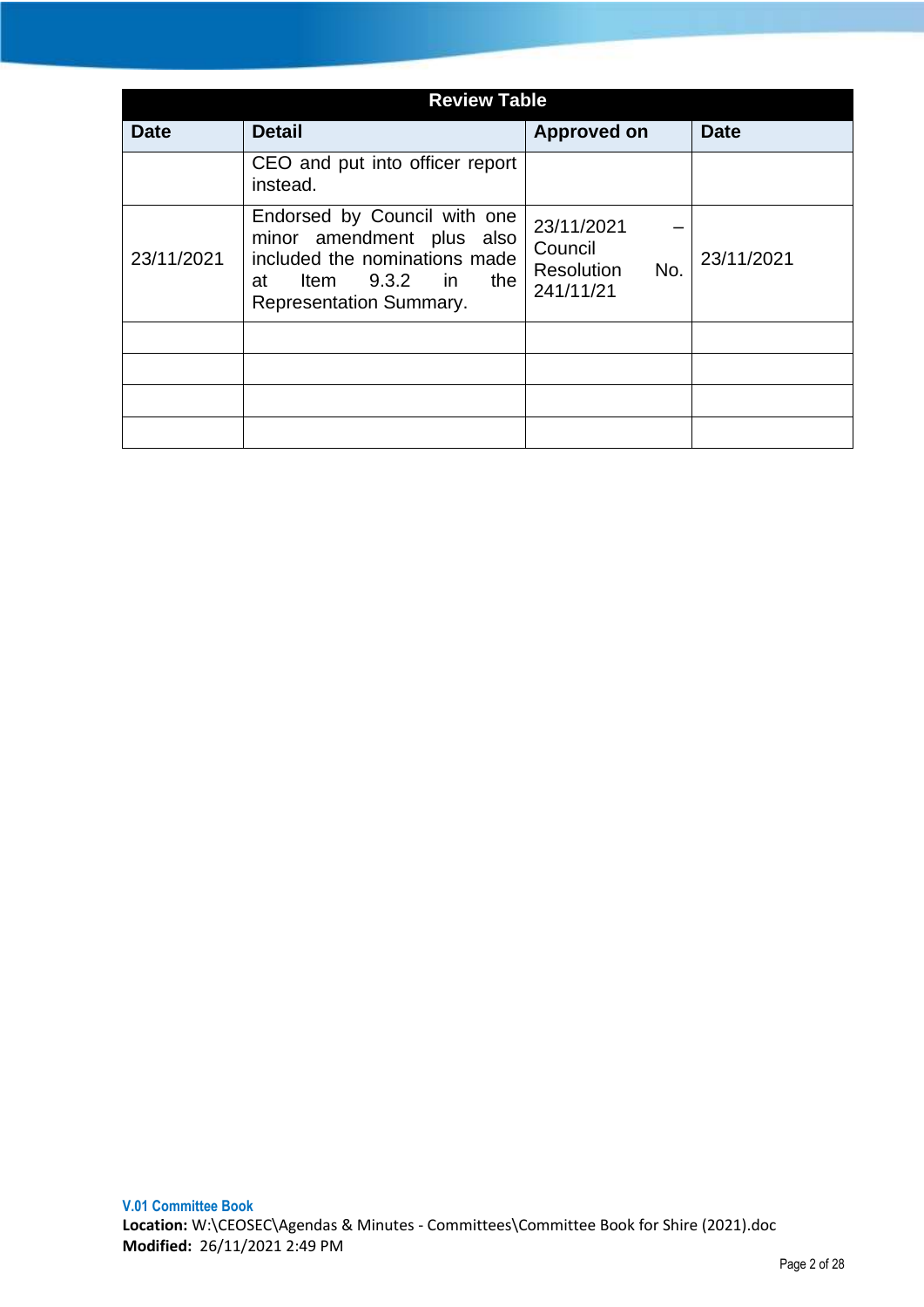# **Representation Summary**

<span id="page-4-1"></span><span id="page-4-0"></span>

| <b>Committee Representation</b>                     |                                             |                                        |                                                                                                                                                                                                                                  |                                                                                                                                                                                                         |                                    |                                                                       |
|-----------------------------------------------------|---------------------------------------------|----------------------------------------|----------------------------------------------------------------------------------------------------------------------------------------------------------------------------------------------------------------------------------|---------------------------------------------------------------------------------------------------------------------------------------------------------------------------------------------------------|------------------------------------|-----------------------------------------------------------------------|
| <b>Committee</b><br><b>Name</b>                     | <b>Frequency</b>                            | Day/Date/Time                          | <b>Overview</b>                                                                                                                                                                                                                  | <b>Members / Comment from Other</b><br><b>Committees</b>                                                                                                                                                | <b>Training</b><br><b>Required</b> | <b>Responsible</b><br><b>Officer</b>                                  |
| Audit & Risk<br>Committee<br>(ARC)                  | March, June,<br>September,<br>December      | 1 <sup>st</sup> Wednesday<br>at 2.00pm |                                                                                                                                                                                                                                  | 4 primary elected members and 2<br>deputies, 3 community members                                                                                                                                        |                                    | Manager<br>Corporate &<br>Community<br><b>Services</b>                |
| <b>Museum</b><br>Advisory<br>Committee<br>(MAC)     | March, June,<br>September &<br>December     | 1 <sup>st</sup> Wednesday<br>at 4.00pm | To<br>provide<br>guidance<br>and<br>assistance on matters affecting<br>interpretation or<br>the selection,<br>display<br>of<br>the<br>Museums'<br>artefacts, and matters relating to<br>the promotion of the Shire's<br>museums. | 2 primary elected members and 2<br>deputies, up to 6 community<br>members                                                                                                                               |                                    | Museums &<br>Cultural<br>Heritage<br>Officer                          |
| Environmental<br>Advisory<br>Committee<br>(EAC)     | February,<br>May, August<br>and<br>November | 1 <sup>st</sup> Wednesday<br>at 4.00pm | Provide guidance and assistance<br>on all matters that benefit or<br>impact the natural environmental<br>assets of the Shire of Toodyay.                                                                                         | 2 primary elected members and 2<br>deputies, up to 6 community<br>members, Shire staff<br>representatives                                                                                               |                                    | Manager<br>Planning &<br>Development                                  |
| <b>Bush Fire</b><br>Advisory<br>Committee<br>(BFAC) | February,<br>May, August,<br>November       | 1 <sup>st</sup> Wednesday<br>at 6.00pm | To provide advice to the local<br>obligations<br>government<br>on<br>contained within the Bush Fires<br>organising,<br>Act,<br>managing,<br>resourcing and training volunteer<br>bush fire brigades.                             | 2 primary elected members and 2<br>deputies, CEO, CESM, Chief Bush<br>Fire Control Officer, Deputy Chief<br>Bush Fire Control Officers, Brigade<br>Captains, Shire Officers & Agency<br>representatives | Yes                                | <b>CESM</b><br>(Community<br>Emergency<br><b>Services</b><br>Manager) |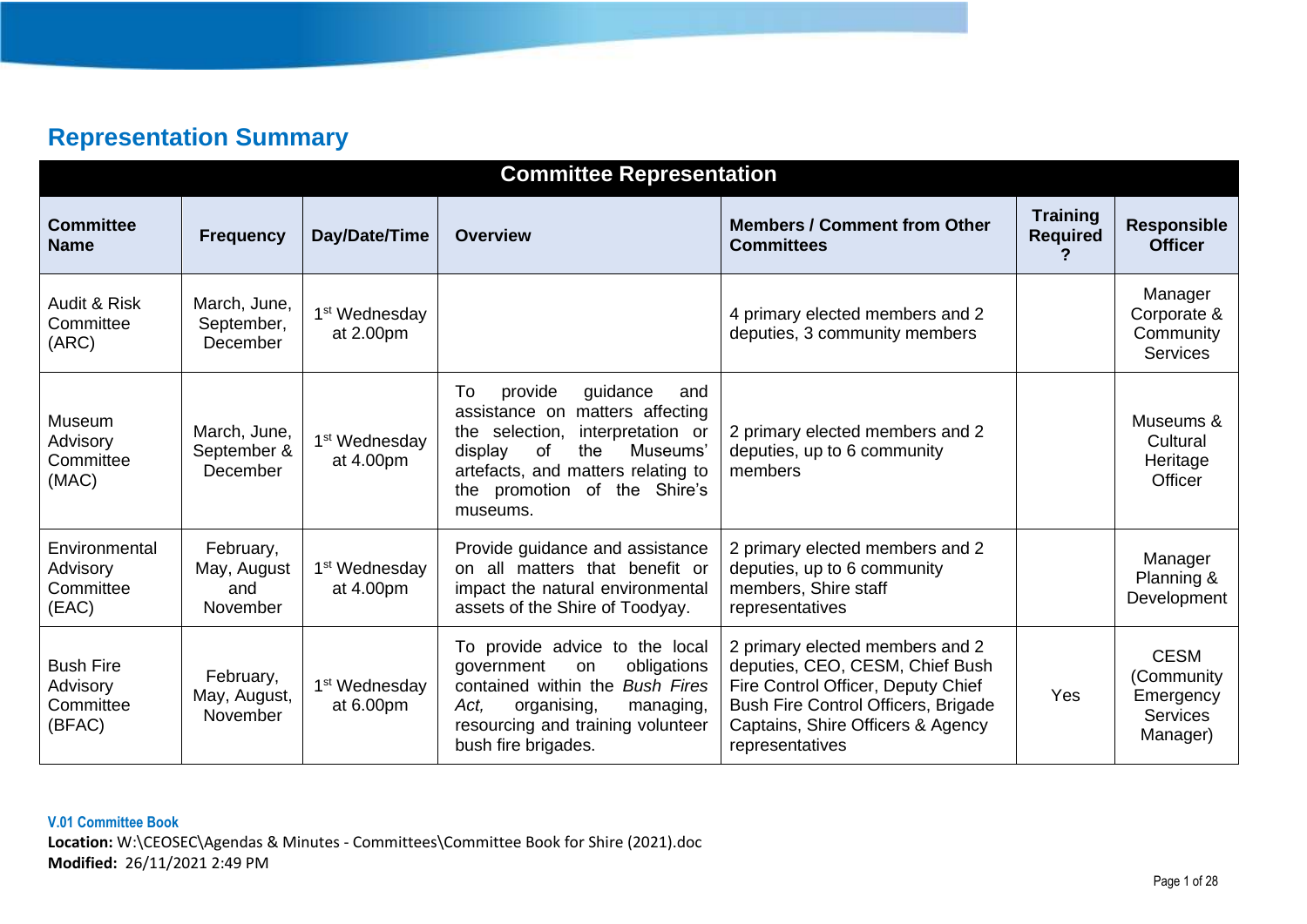| <b>Committee Representation</b>                                                        |                                       |                                        |                                                                                                                                                                                                                                                                                    |                                                                                                                                                                                                                                                                                  |                                    |                                                                       |
|----------------------------------------------------------------------------------------|---------------------------------------|----------------------------------------|------------------------------------------------------------------------------------------------------------------------------------------------------------------------------------------------------------------------------------------------------------------------------------|----------------------------------------------------------------------------------------------------------------------------------------------------------------------------------------------------------------------------------------------------------------------------------|------------------------------------|-----------------------------------------------------------------------|
| <b>Committee</b><br><b>Name</b>                                                        | <b>Frequency</b>                      | Day/Date/Time                          | <b>Overview</b>                                                                                                                                                                                                                                                                    | <b>Members / Comment from Other</b><br><b>Committees</b>                                                                                                                                                                                                                         | <b>Training</b><br><b>Required</b> | <b>Responsible</b><br><b>Officer</b>                                  |
| Local<br>Emergency<br>Management<br>Committee<br>(LEMC)                                | February,<br>May, August,<br>November | 2 <sup>nd</sup> Wednesday<br>at 5.00pm | To oversee, plan and test Shire<br>of Toodyay's local emergency<br>management<br>arrangements<br>under $s38(1)$<br>of the Local<br>Management Act<br>Emergency<br>2005.                                                                                                            | 2 primary elected members and 2<br>deputies, MAS, CESM, Chief Bush<br>Fire Control Officer or deputy,<br><b>District Emergency Management</b><br>Advisor, Local Recovery<br><b>Coordinator and Deputy Local</b><br>Recovery Coordinator, Shire staff &<br>Agency representatives | Yes                                | <b>CESM</b><br>(Community<br>Emergency<br><b>Services</b><br>Manager) |
| Local<br>Recovery<br>Committee<br>(LRC)                                                | As required                           | As required                            | Established under s36(b) of the<br>Local Emergency Management<br>Act 2005 for the purpose of<br>coordinating and supporting the<br>management<br>of<br>recovery<br>following a major emergency in<br>accordance with the Shire's local<br>emergency<br>management<br>arrangements. | Shire President, Local Recovery<br>Coordinator, Deputy Local Recovery<br>Coordinator, MAS, CESM                                                                                                                                                                                  | Yes                                | <b>CESM</b><br>(Community<br>Emergency<br><b>Services</b><br>Manager) |
| Avon Midland<br><b>Country Zone</b><br>of the WA<br>Local<br>Government<br>Association | Bi-monthly<br>from<br>February        | Usually a<br>Friday                    | Zones<br><b>of</b><br>groups<br>are<br>geographically aligned member<br>Councils who are responsible for<br><b>State</b><br>election<br>of<br>direct<br>councillors, providing input into<br>policy formulation and providing<br>advice on various matters.                        | <b>Shire President</b>                                                                                                                                                                                                                                                           | No.                                | <b>WALGA</b>                                                          |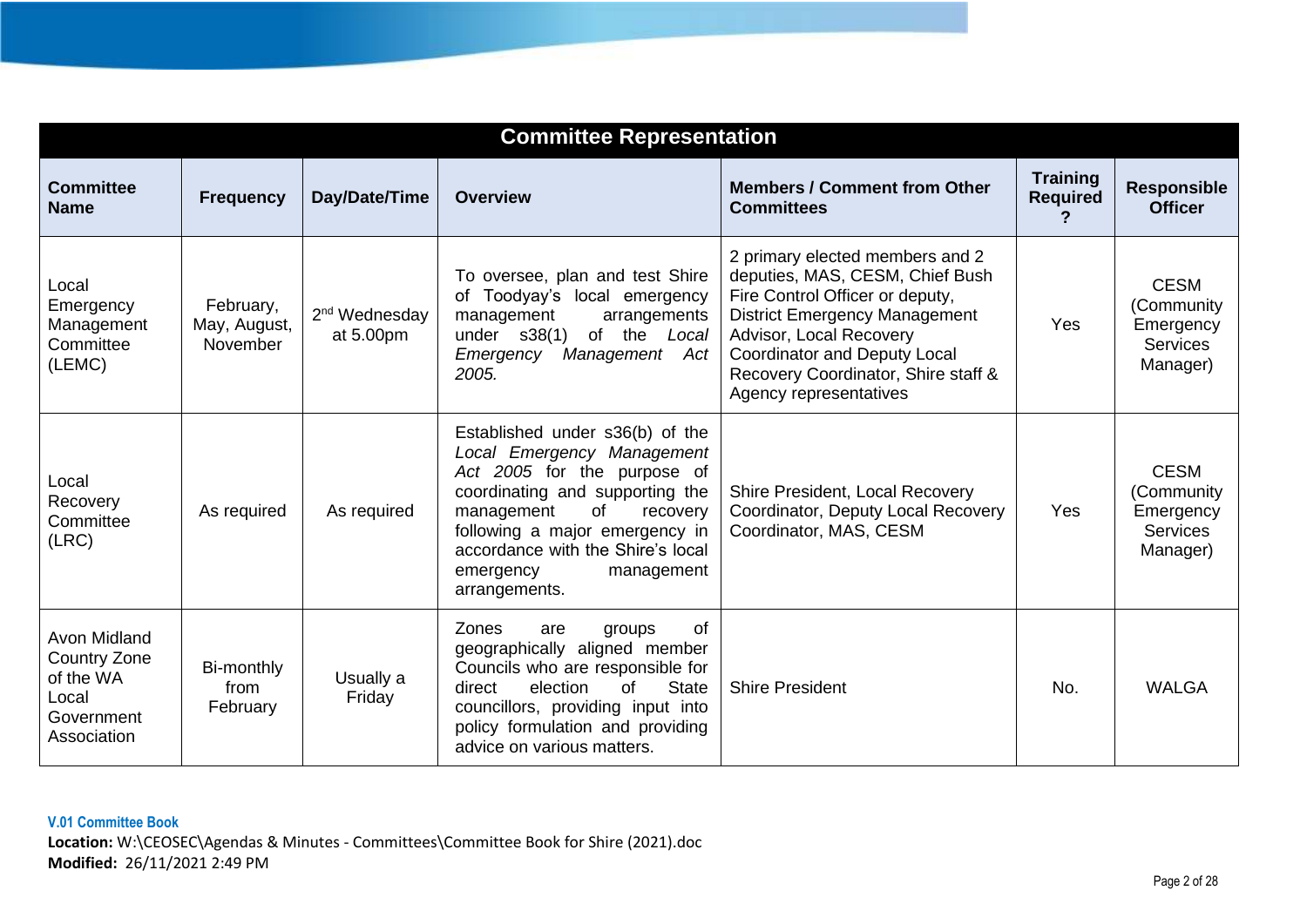| <b>Committee Representation</b>                 |                                                                             |                                                         |                                                                                                                                                       |                                                                                  |                                         |                                      |
|-------------------------------------------------|-----------------------------------------------------------------------------|---------------------------------------------------------|-------------------------------------------------------------------------------------------------------------------------------------------------------|----------------------------------------------------------------------------------|-----------------------------------------|--------------------------------------|
| <b>Committee</b><br><b>Name</b>                 | <b>Frequency</b>                                                            | Day/Date/Time                                           | <b>Overview</b>                                                                                                                                       | <b>Members / Comment from Other</b><br><b>Committees</b>                         | <b>Training</b><br><b>Required</b><br>? | <b>Responsible</b><br><b>Officer</b> |
| <b>Rural Water</b><br>Council of WA             | Every four<br>months<br>commencing<br>from March                            | Usually a<br>Friday                                     | Provides a voice to government<br>on water issues affecting rural<br>areas and towns and advocates<br>for funding for water projects.                 | <b>Shire President and Deputy Shire</b><br>President                             |                                         | External                             |
| Avon<br>Regional<br>Organisation<br>of Councils | Bi-monthly<br>Governance<br>Group<br><b>Meetings</b>                        | 2 <sup>nd</sup> Monday<br>between March<br>and November | Formed under a Memorandum of<br>Understanding with the Shire's of<br>Goomalling, Northam, Toodyay,<br>Victoria Plains and York.                       | <b>Shire President and Deputy Shire</b><br>President                             |                                         | <b>CEO</b>                           |
| <b>Butterly</b><br>Cottages Inc                 | bimonthly but<br>special<br>meetings<br>may be<br>called at<br>other times. | Thursdays at<br>10am.                                   | for<br>organisation<br><b>Not</b><br>profit<br>providing<br>low-cost<br>accommodation<br>services<br>$\overline{t}$<br>people in needy circumstances. | 1 elected member to be nominated.<br>Primary: Cr Ruthven<br>Deputy: Cr McCormick |                                         | External                             |
| Toodyay<br>Chamber of<br>Commerce               | Monthly                                                                     | 3rd Monday of<br>the month at<br>7.00pm                 | for<br>profit<br><b>Not</b><br>organisation<br>growth<br>promoting<br>the<br>and<br>vibrancy of Toodyay.                                              | No Council Representative required<br>at this time.                              |                                         | External                             |
| Toodyay<br>Community<br>Resource<br>Centre      | Monthly<br>excluding<br>January                                             | 2 <sup>nd</sup> Wednesday<br>of the month at<br>5.00pm  | Provides<br>community<br>development and a gateway to<br>information technology services.                                                             | 1 elected member to be nominated.<br>Primary: Cr Duri<br>Deputy: Cr Pearce       |                                         | External                             |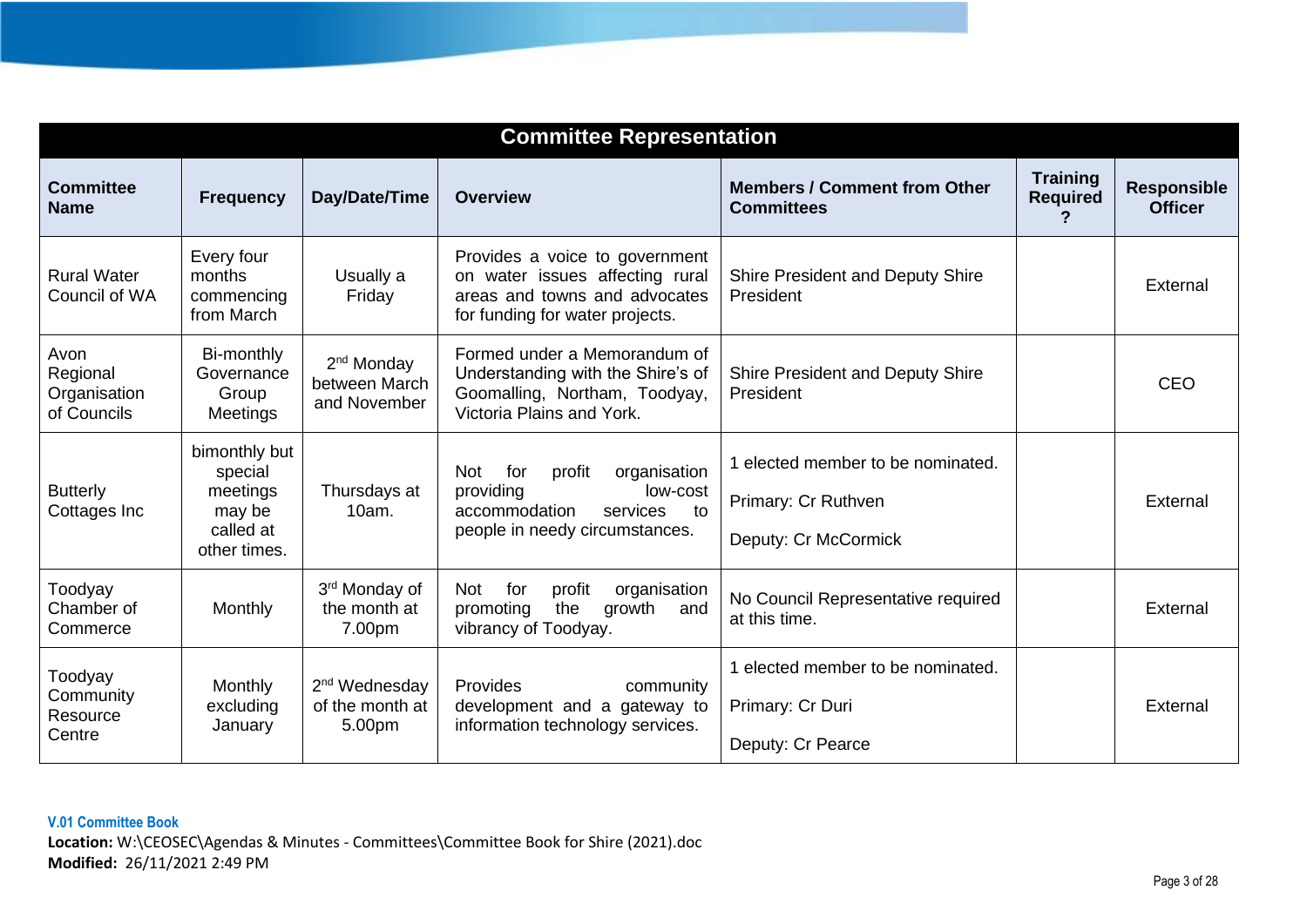| <b>Committee Representation</b>                    |                                                                           |                                                       |                                                                                                                                    |                                                                                                                                                                                                                                                                                                                                                                                                                         |                                    |                                      |
|----------------------------------------------------|---------------------------------------------------------------------------|-------------------------------------------------------|------------------------------------------------------------------------------------------------------------------------------------|-------------------------------------------------------------------------------------------------------------------------------------------------------------------------------------------------------------------------------------------------------------------------------------------------------------------------------------------------------------------------------------------------------------------------|------------------------------------|--------------------------------------|
| <b>Committee</b><br><b>Name</b>                    | <b>Frequency</b>                                                          | Day/Date/Time                                         | <b>Overview</b>                                                                                                                    | <b>Members / Comment from Other</b><br><b>Committees</b>                                                                                                                                                                                                                                                                                                                                                                | <b>Training</b><br><b>Required</b> | <b>Responsible</b><br><b>Officer</b> |
| Safer<br>Toodyay                                   | meets four<br>times<br>annually<br>Venue<br>Toodyay<br>Police<br>Station. | 2 <sup>nd</sup> Tuesday of<br>the month at<br>10.00am | Incorporated organisation that<br>develops and supports projects<br>based on the theme of "local<br>solutions for local problems". | Members:<br><b>Primary and Proxy Delegate</b><br>Cr Duri and Cr McCormick<br>Comment:<br>The SaferToodyay Committee would<br>appreciate the continuing support of<br>Council by appointing a member to<br>serve on our Committee.<br>In the past the role has been that of<br>Chairperson of the Committee.<br>The Council representative would<br>chair the meetings and convey<br>information to Council as required. |                                    | External                             |
| Toodyay<br>Road<br>Community<br>Reference<br>Group | As required                                                               | Depends upon<br>scheduling.                           | Originally set up to provide<br>advice on aspects of the design<br>of the Toodyay Rd upgrades.                                     | Shire President and Deputy Shire<br>President<br><b>Manager Assets &amp; Services</b>                                                                                                                                                                                                                                                                                                                                   |                                    | <b>Main Roads</b><br><b>WA</b>       |
| Toodyay<br>Roadwise<br>Committee                   | Monthly                                                                   | 2 <sup>nd</sup> Tuesday                               | Sub-Committee of Safer WA                                                                                                          | 1 elected member to be nominated.<br>Primary: Cr Hart                                                                                                                                                                                                                                                                                                                                                                   |                                    | External                             |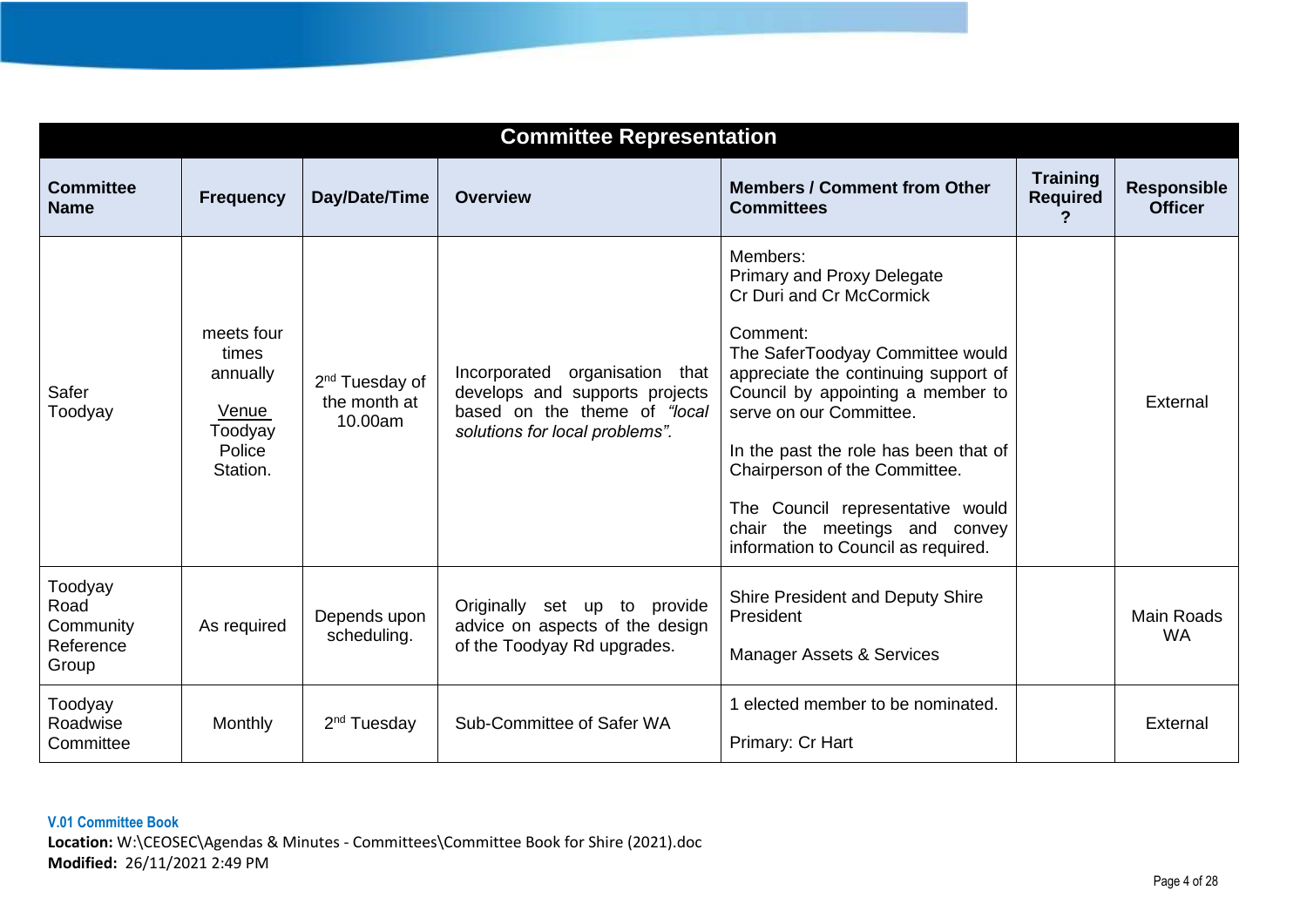| <b>Committee Representation</b>                                                |                  |                            |                                                                                                                                                                                                                                                                                                                                               |                                                                                                                          |                                    |                                         |
|--------------------------------------------------------------------------------|------------------|----------------------------|-----------------------------------------------------------------------------------------------------------------------------------------------------------------------------------------------------------------------------------------------------------------------------------------------------------------------------------------------|--------------------------------------------------------------------------------------------------------------------------|------------------------------------|-----------------------------------------|
| <b>Committee</b><br><b>Name</b>                                                | <b>Frequency</b> | Day/Date/Time              | Overview                                                                                                                                                                                                                                                                                                                                      | <b>Members / Comment from Other</b><br><b>Committees</b>                                                                 | <b>Training</b><br><b>Required</b> | <b>Responsible</b><br><b>Officer</b>    |
| Wheatbelt<br>Regional<br>Road Group<br><b>North</b>                            | Quarterly        | Depends upon<br>scheduling | <b>State</b><br>Established<br>the<br>under<br><b>Funds</b><br>Road<br>Local<br>to<br>Government Agreement which is<br>overseen by a State Advisory<br>Committee (SAC). The<br><b>RRGs</b><br>make recommendations to the<br>SAC regarding the Annual Local<br>Government Roads Program for<br>their Region and any other<br>relevant issues. | <b>Primary: Shire President</b><br>Deputy: Cr Pearce<br><b>Manager Assets &amp; Services</b>                             |                                    | <b>WALGA</b>                            |
| Development<br>Assessment<br>Panels                                            | Irregular        | Depends on<br>availability | enhance planning expertise<br>To<br>the<br>balance<br>improving<br>by<br>between technical advice and<br>local knowledge.                                                                                                                                                                                                                     | Primary: Cr Bell & Cr McKeown<br>Deputy: Cr Ruthven & Cr Duri                                                            | Yes                                | Dept of Lands<br>Planning &<br>Heritage |
| Wheatbelt<br><b>District</b><br>Emergency<br>Management<br>Committee<br>(DEMC) | Bi-monthly       | Depends on<br>availability | <b>WA</b><br>11<br>has<br>emergency<br>management districts, each with<br>its own DEMC which assist in the<br>establishment and maintenance<br>effective<br>of<br>emergency<br>arrangements in<br>management<br>the district.                                                                                                                 | Historically one of the AROC CEO's<br>have been the delegate and in 2022<br>the delegate is the Shire of Northam<br>CEO. | Yes                                | Office of<br>Emergency<br>Management    |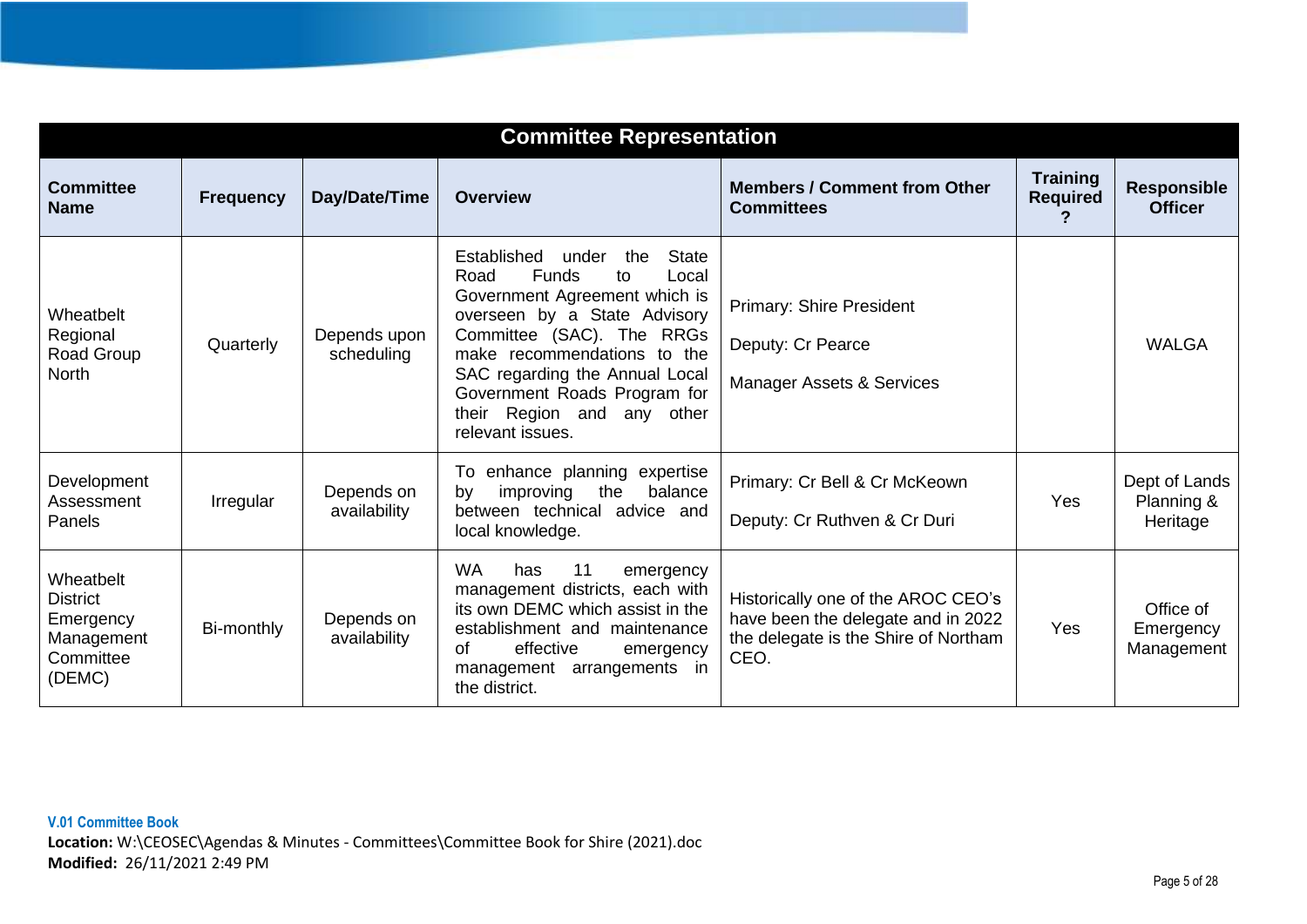# <span id="page-9-0"></span>**Rules for Committees of Council**

#### *Reference should be made to the Disclaimer at the front of this document.*

Committees of Council are established under the *Local Government Act 1995*. They may also be subject to the provisions of subsidiary legislation under the *Local Government Act 1995*.

Committees of Council are established to provide advice and guidance to assist Council to achieve its strategic direction which is illustrated via the adoption of the Shire's Community Strategic Plan and associated Integrated Planning Strategic documents.

Part 17 of the *Shire of Toodyay Standing Orders Local Law 2008* contains references from the *Local Government Act 1995* (the Act) and relevant subsidiary legislation. The local law will be provided separately.

# <span id="page-9-1"></span>**1.1. Meetings**

# **Frequency of Meetings**

Committee Meeting dates will be set by Council in November on an annual basis in the same month as when the schedule for Council Meetings is considered.

#### **Special Meetings outside of the schedule set by Council**

Any other meeting of a committee is to be held:

- (a) if called for in a verbal or written request to the CEO by the presiding member of the committee, setting out the date and purpose of the proposed meeting;
- (b) if called for by at least 1/3 of the members of the committee in a notice to the CEO, setting out the date and purpose of the proposed meeting; or
- (c) if so decided by the committee.

The public notice of scheduled Council and Committee Meetings is in accordance with Regulation 12 of the *Local Government (Administration) Regulations 1996* which states as follows:

#### **12. Meetings, public notice of (Act s. 5.25(1)(g))**

- *(1) At least once each year a local government is to give local public notice of the dates on which and the time and place at which —*
	- *(a) the ordinary council meetings; and*
	- *(b) the committee meetings that are required under the Act to be open to members of the public or that are proposed to be open to members of the public, are to be held in the next 12 months.*
- *(2) A local government is to give local public notice of any change to the date, time or place of a meeting referred to in subregulation (1).*
- *(3) Subject to subregulation (4), if a special meeting of a council is to be open to members of the public then the local government is to give*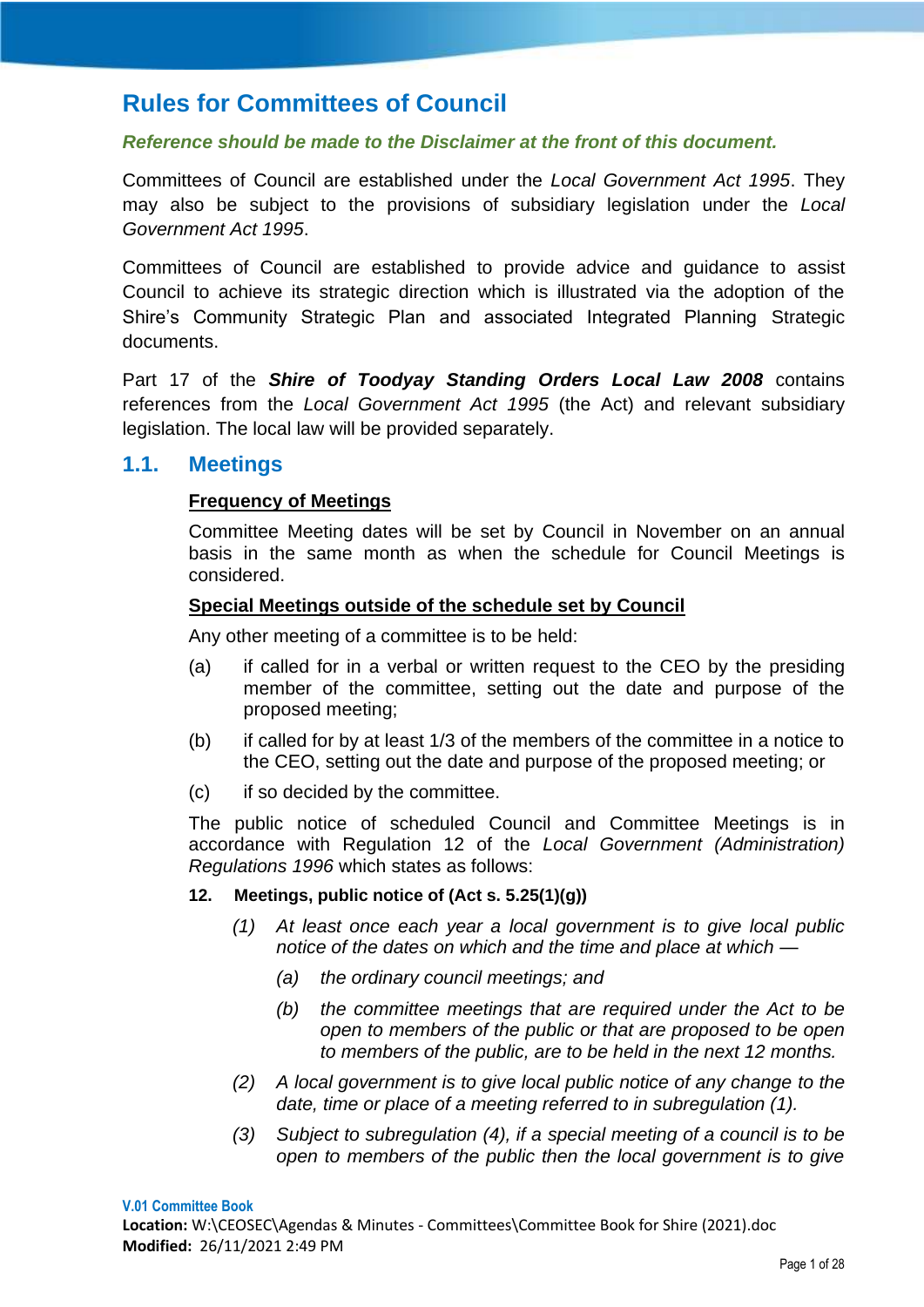*local public notice of the date, time, place and purpose of the special meeting.*

*(4) If a special meeting of a council is to be open to members of the public but, in the CEO's opinion, it is not practicable to give local public notice of the matters referred to in subregulation (3), then the local government is to give public notice of the date, time, place and purpose of the special meeting in the manner and to the extent that, in the CEO's opinion, is practicable.*

*Part 2 – Meetings of Council in the Shire of Toodyay's Standing Orders Local Law 2008 (Clause 2.1(1)) references the Act and states "Ordinary meetings are to be held not more than 3 months apart.*

#### **1.7. Local public notice**

- *(1) Where under this Act local public notice of a matter is required to be given, a notice of the matter is to be —*
	- *(a) published in a newspaper circulating generally throughout the district; and*
	- *(b) exhibited to the public on a notice board at the local government's offices; and*
	- *(c) exhibited to the public on a notice board at every local government library in the district.*
- *(2) Unless expressly stated otherwise it is sufficient if the notice is —*
	- *(a) published under subsection (1)(a) on at least one occasion; and*
	- *(b) exhibited under subsection (1)(b) and (c) for a reasonable time, being not less than —*
		- *(i) the time prescribed for the purposes of this paragraph; or*
		- *(ii) if no time is prescribed, 7 days.*

### <span id="page-10-0"></span>**1.2. Appointment of Committee Members**

Appointment of Committee Members shall be in accordance with Section 5.10 of the *Local Government Act 1995* and Shire of Toodyay Standing Order 17.6.

# <span id="page-10-1"></span>**1.3. Election of Presiding Member (Chairperson)**

The election of Presiding Members of committees and their deputies is dealt with in the *Local Government Act 1995*.

(Refer to Shire of Toodyay Standing Order 3.4.)

# <span id="page-10-2"></span>**1.4. Responsibilities of Presiding Member**

It is the responsibility of the Presiding Member to read and understand the *Shire of Toodyay Standing Orders Local Law 2008*.

# <span id="page-10-3"></span>**1.5. Support to Committees of Council**

The CEO or the CEO's nominee is to be available to attend meetings to provide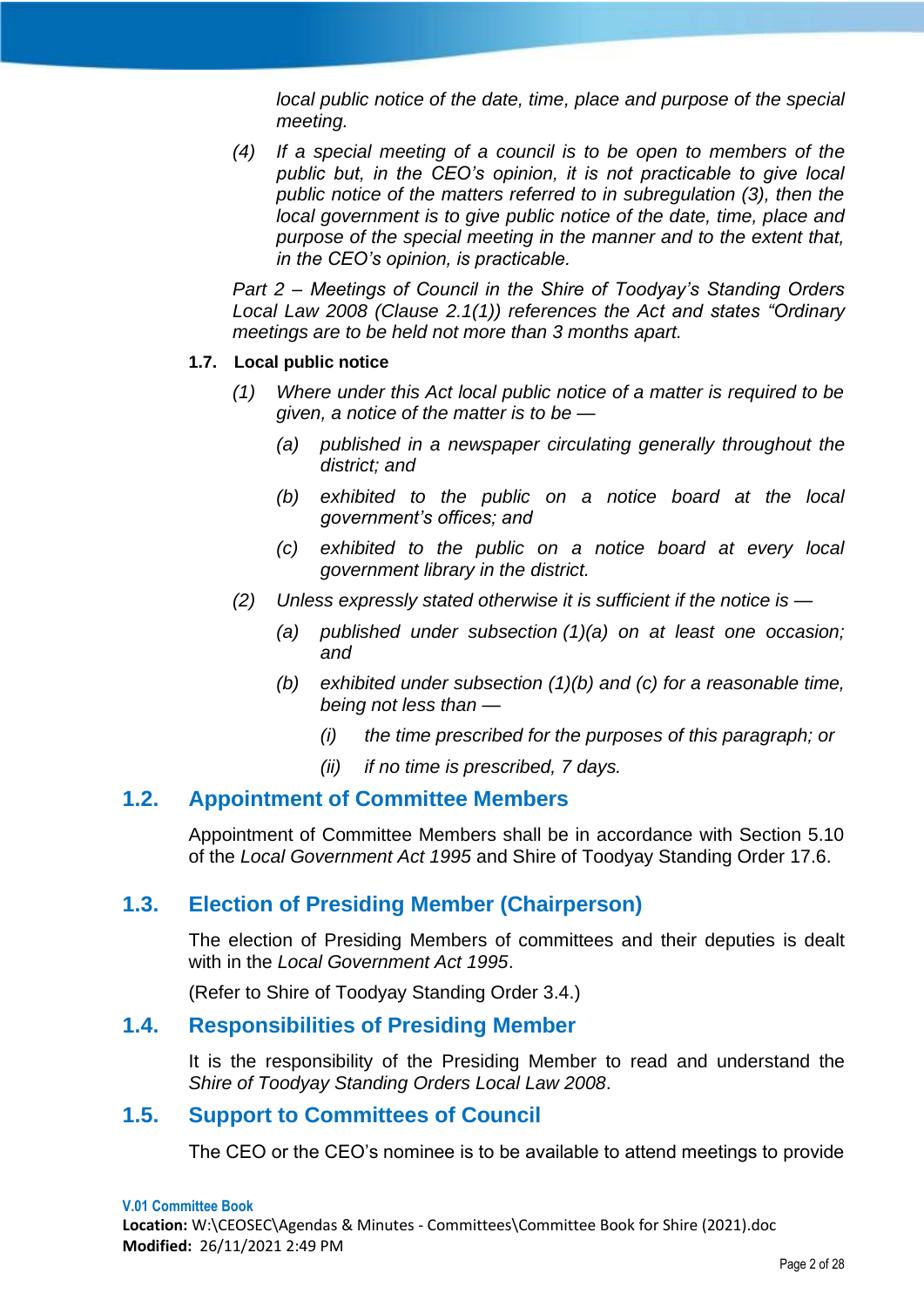advice and guidance to the committee. Secretarial/administrative support is available to the committee through the Office of the CEO.

#### <span id="page-11-0"></span>**1.6. Invitees**

The Chairperson of a Committee may consult with the Manager responsible for that Committee in regard to inviting representatives from relevant government departments, and other bodies with specialist advice, to its meetings as and when required. Such representatives shall not be members.

# <span id="page-11-1"></span>**1.7. Order of Meetings**

Discussion at the committee meetings shall be controlled through an agenda in accordance with Part 4 Business of a Meeting from the Shire of Toodyay Standing Orders. Any member wishing a specific item to be included in the agenda should advise the Chief Executive Officer at least two weeks prior to the meeting date. Otherwise, the item may be discussed under "New Business of an Urgent Nature" in accordance with the Shire of Toodyay Standing Order 4.5.

# <span id="page-11-2"></span>**1.8. Minutes**

The keeping of minutes of a meeting is regulated through Section 5.22, Part 5 (Division 2) of the *Local Government Act 1995* which states as follows:

#### **5.22. Minutes of council and committee meetings**

- *(1) The person presiding at a meeting of a council or a committee is to cause minutes to be kept of the meeting's proceedings.*
- *(2) The minutes of a meeting of a council or a committee are to be submitted to the next ordinary meeting of the council or the committee, as the case requires, for confirmation.*
- *(3) The person presiding at the meeting at which the minutes are confirmed is to sign the minutes and certify the confirmation.*

The keeping and confirmation of minutes is described in Part 13 of the *Shire of Toodyay Standing Orders Local Law.*

# <span id="page-11-3"></span>**1.9. Reporting**

In accordance with Policy A.17 any recommendations made by a Committee shall be presented to the next available Ordinary Council Meeting. The Chairperson of a Committee may report informally to the Council at the Concept Forum on the activities of the Committee.

#### <span id="page-11-4"></span>**1.10. Resignations**

Committee members wishing to resign must do so in writing to the Chief Executive Officer. Resignations will be effective upon receipt by the CEO or on a date specified in the resignation whichever is the latter.

# <span id="page-11-5"></span>**1.11. Decision Making**

The majorities required for decisions of the Council and committees are in accordance with the *Local Government Act 1995* (described in Part 12 - Voting from the Shire of Toodyay Standing Orders).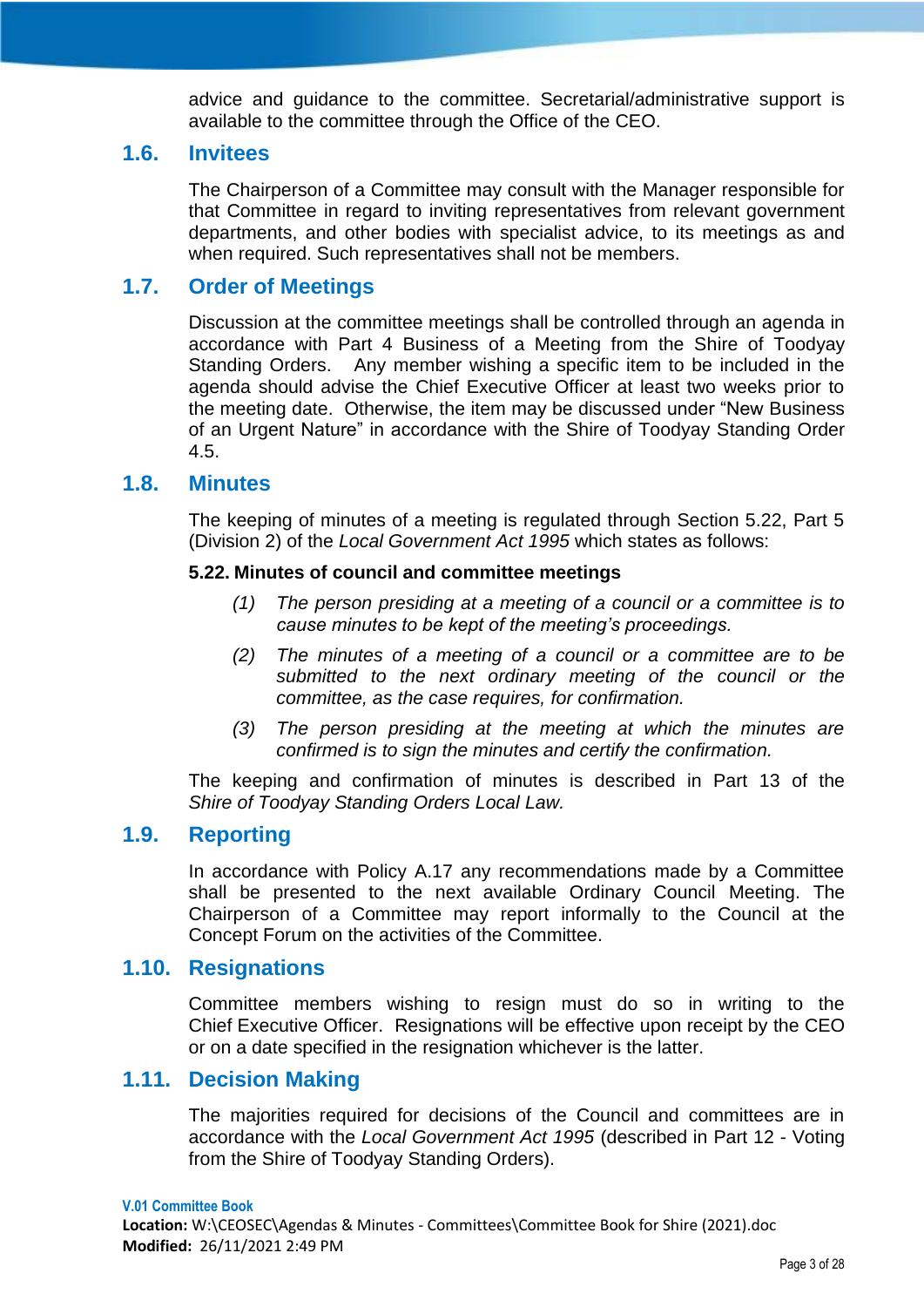# <span id="page-12-0"></span>**Audit & Risk Committee (ARC)**

Established under section 7.1A of the *Local Government Act 1995*.

Please refer to the *Audit & Risk Committee Charter*, adopted by Council as a result of receiving, from the Office of the Auditor General, a "*Western Australian Public Sector Audit Committees – Better Practice Guide"* which was published as part of the Auditor General's Report on 25 June 2020.

The opening summary to the abovementioned guide states the following:

*This report has been prepared for submission to Parliament under sections 23(2) and 24(1) of the Auditor General Act 2006. Better practice checklists regularly feature in my Office's performance audit reports as a means of providing guidance to help the Western Australian public sector perform efficiently and effectively. This is the first comprehensive stand-alone better practice guide we have produced. While prepared primarily as a resource for audit committees in State and local government entities, it also provides Parliament with further insight on the significant role public sector audit committees play in supporting quality public administration.*

The *Western Australian Public Sector Audit Committees – Better Practice Guide* provides principle-based guidance for State and local government entities in Western Australia.

The Department of Local Government, Sport and Cultural Industries still publishes a separate guideline, in relation to the Appointment, Function and Responsibilities of Audit Committees. Please refer to the attached *[Local Government Operational](https://www.dlgsc.wa.gov.au/docs/default-source/local-government/operational-guidelines/operational-guideline-9-the-appointment-function-and-responsibilities-of-audit-committess.pdf?sfvrsn=77bf5a06_1)  Guideline Number 09 – [Revised September 2013.](https://www.dlgsc.wa.gov.au/docs/default-source/local-government/operational-guidelines/operational-guideline-9-the-appointment-function-and-responsibilities-of-audit-committess.pdf?sfvrsn=77bf5a06_1)*

The guideline states that the audit committee (or any other committee) cannot be given a management task where the Act and Regulations make the CEO specifically responsible. Where the local government is assigned the function through the legislation, the audit committee may have a role unless the function has been delegated to the CEO by Council.

#### **Rules around Establishment of the Committee**

The *Local Government Act 1995,* Division 1A – Audit Committee, Section 7.1A states:

- (1) A local government is to establish an audit committee of 3 or more persons to exercise the powers and discharge the duties conferred on it.
- (2) The members of the audit committee of a local government are to be appointed\* by the local government and at least 3 of the members, and the majority of the members, are to be council members. *\* Absolute majority required.*
- (3) A CEO is not to be a member of an audit committee and may not nominate a person to be a member of an audit committee or have a person to represent the CEO as a member of an audit committee.
- (4) An employee is not to be a member of an audit committee.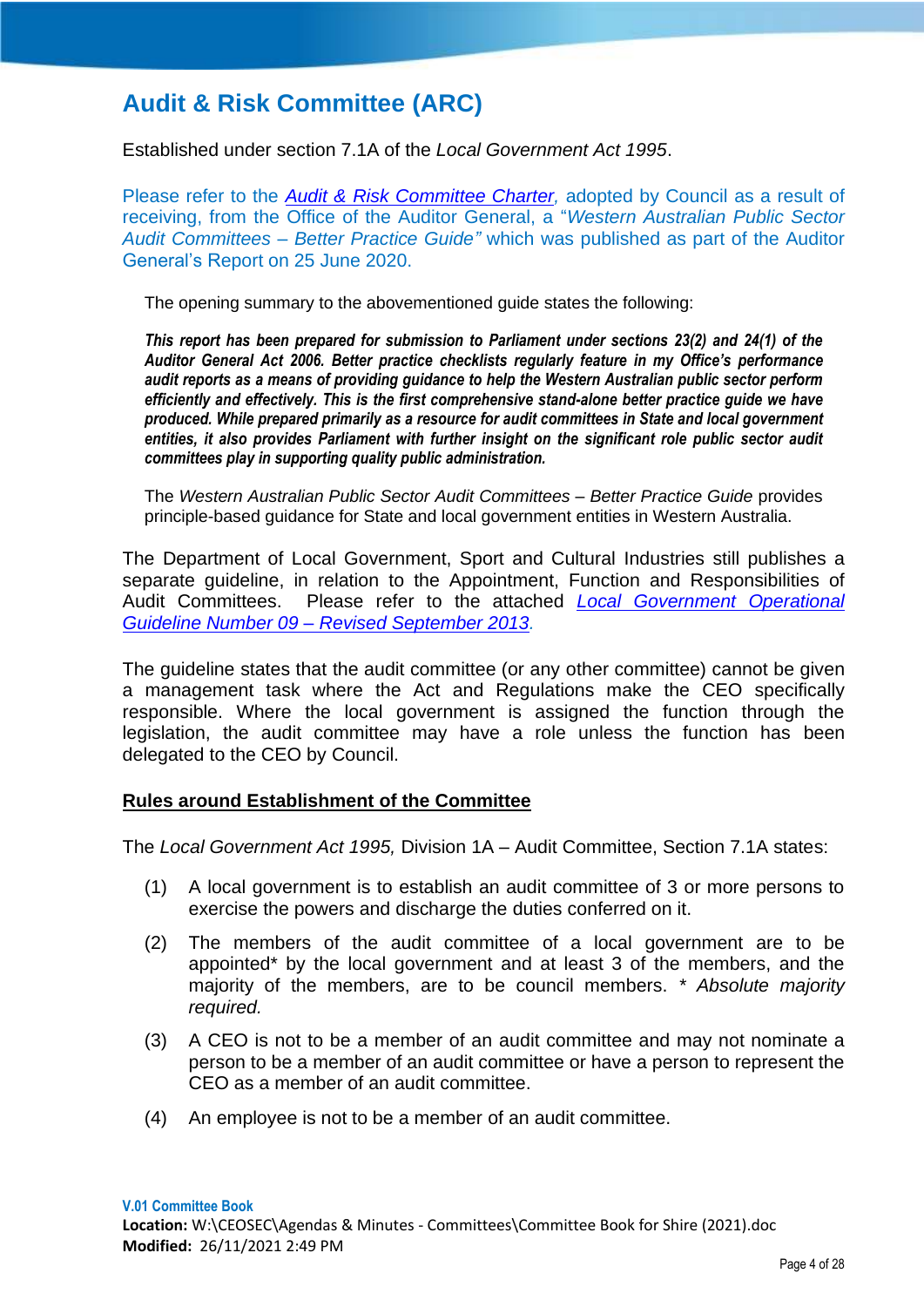# **Rules around the Delegation to the Committee**

The *Local Government Act 1995*, Division 1A – Audit Committee, Section 7.1B states:

- (1) Despite section 5.16, the only powers and duties that a local government may delegate\* to its audit committee are any of its powers and duties under this Part other than this power of delegation. *\* Absolute majority required.*
- (2) A delegation to an audit committee is not subject to section 5.17.

#### **Rules around the Decisions the Committee can make**

The *Local Government Act 1995*, Division 1A – Audit Committee, Section 7.1C states:

#### **7.1C. Decisions of audit committees**

Despite section 5.20, a decision of an audit committee is to be made by a simple majority.

#### **Training Requirements**

In accordance with the Department's guideline, Community Members (i.e. External persons) appointed to the committee will have business or financial management/reporting knowledge and experience and be conversant with financial and other reporting requirements.

# **Role, Responsibilities, Membership and Meetings**

*Please refer to the Audit & Risk Committee Charter, adopted by Council.*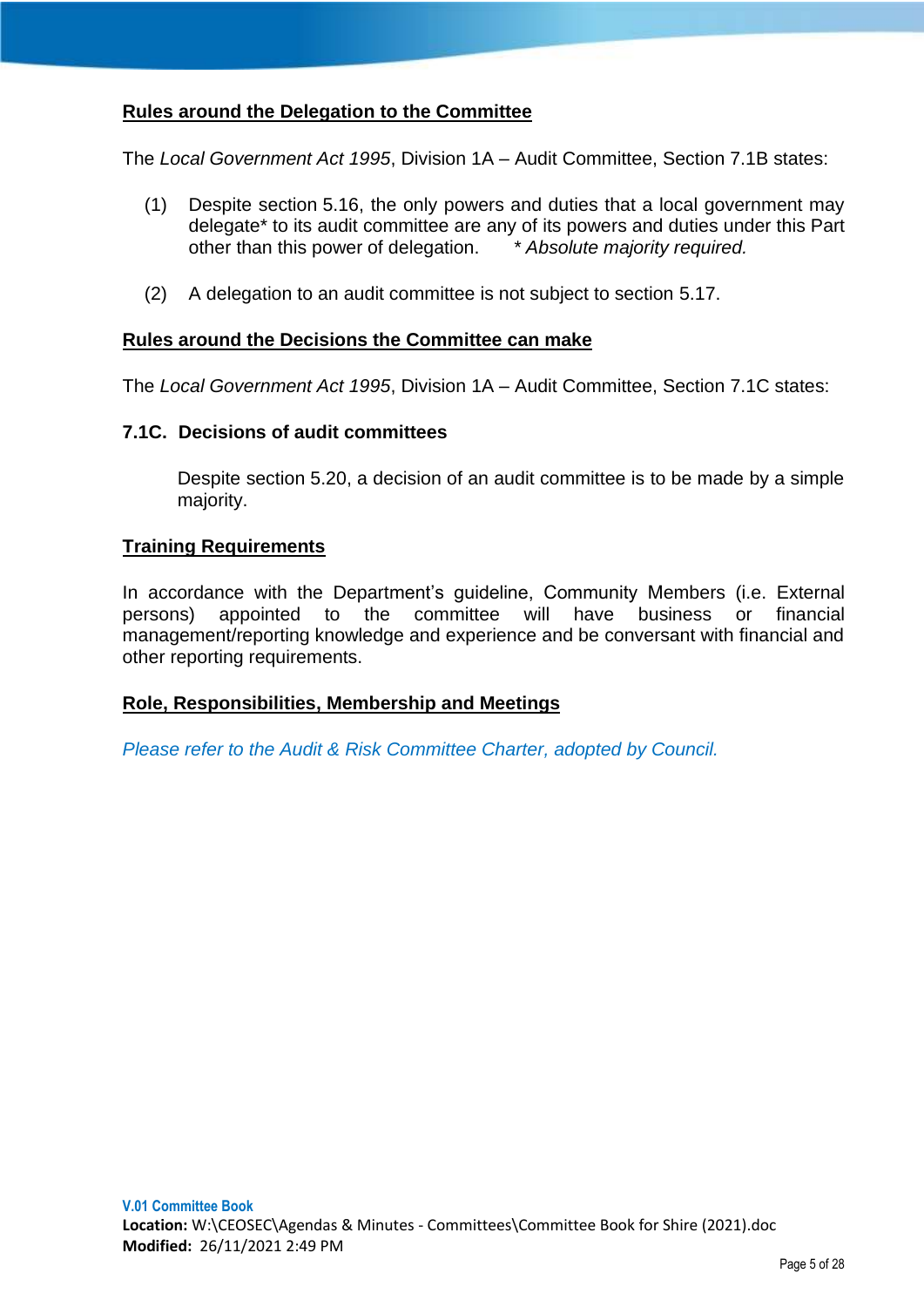# <span id="page-14-0"></span>**Museum Advisory Committee (MAC)**

# **Purpose**

To provide guidance and assistance to the Council on matters affecting the selection, interpretation or display of the museums artefacts and matters relating to the promotion of the Museum.

#### **Membership Composition**

- (a) an upper limit of one third of elected members be appointed (covering both primary and deputy positions)
- (b) Up to six community members A pre-requisite to being appointed as a community member will be the applicant's commitment to museum promotion, heritage conservation, and preservation of historical artefacts.
- (c) Supporting Officers
	- Manager Corporate and Community Services
	- Economic Development Coordinator
	- Museum Curator / Cultural Heritage Officer

# **Frequency of Meetings**

The Museum Advisory Committee meets at 4.00 pm on the 1<sup>st</sup> Wednesday of the months of March, June, September and December unless otherwise determined by the Presiding Member unless otherwise determined at the discretion of the Presiding Person. as explained under "1.1 Meetings under the heading Rules in respect to Committees of Council."

# **Annual Evaluation of Committee's Effectiveness**

The Committee may annually undertake an internal review to evaluate its effectiveness, and as a guide the following should be determined:

- Is the purpose of the Committee being met?
- Is the committee's effectiveness improving or deteriorating?
- Are committee members regularly attending meetings?

The Committee may recommend to Council, changes to its terms of reference.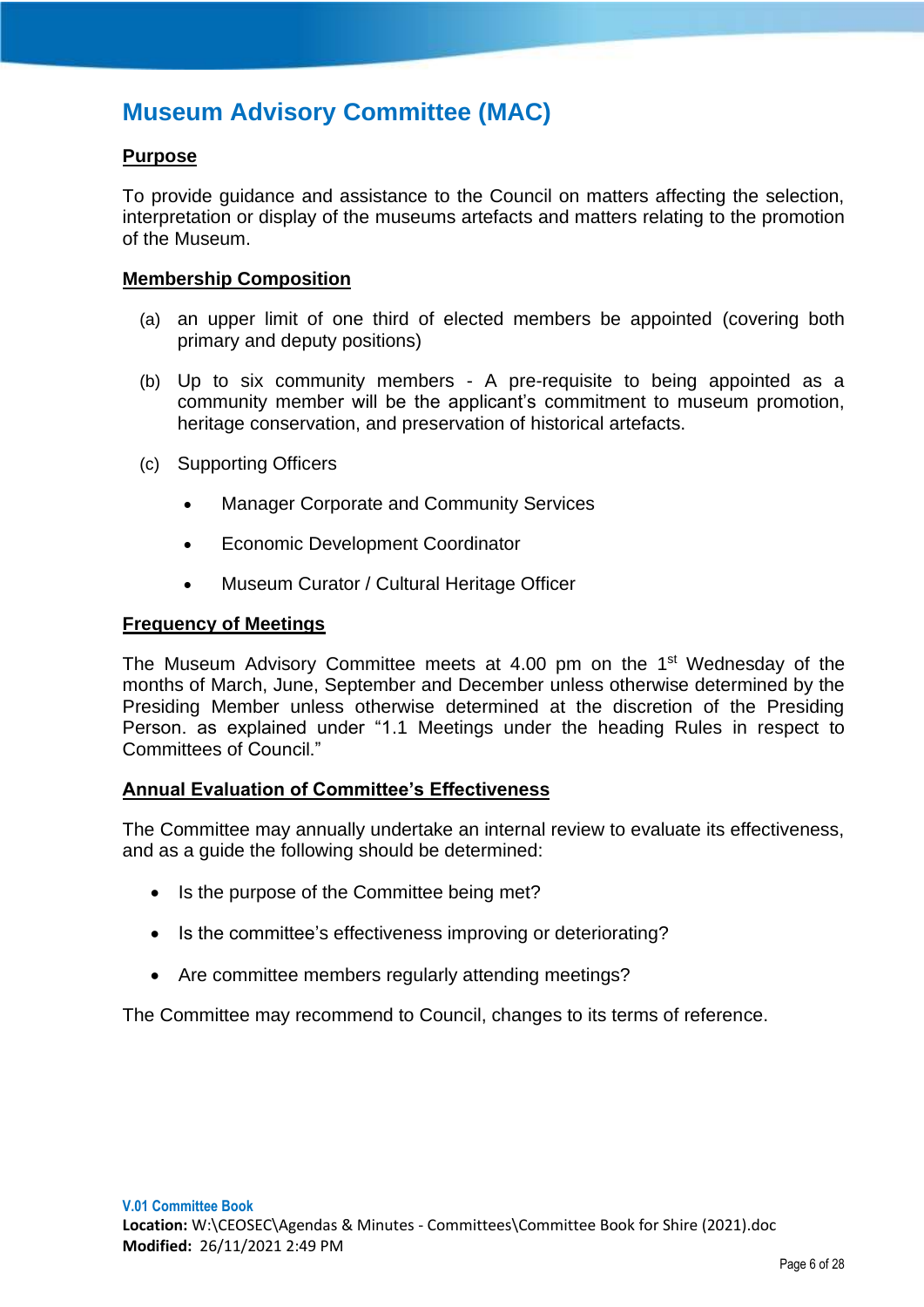# <span id="page-15-0"></span>**Environmental Advisory Committee (EAC)**

# **Purpose**

Provide guidance and assistance where possible on all matters that benefit or impact the natural environmental assets of the Shire of Toodyay.

# **Objectives**

- (a) make recommendations to Council on matters relating to the environment including but not limited to:
	- Natural resources;
	- Native vegetation and landscape;
	- Biodiversity protection and enhancement;
	- Catchment drainage and water course management;
	- Resource recovery and waste management;
	- Pest and weed management;
	- Environmental sustainability;
	- Climate change impact adaptation and mitigation.
- (b) generate community interest and participation in matters relating to the above items;
- (c) provide feedback to Council in relation to point (b) above;
- (d) provide input and advice to Council on the implementation of Environmental strategies and policies..

# **Membership Composition**

- (a) an upper limit of one third of elected members be appointed (covering both primary and deputy positions)
- (b) Up to six community members A pre-requisite to being appointed as a community member will be the applicant's commitment to preserving the natural environment.
- (c) Supporting Officers
	- Manager Planning and Development
	- Development Services Officer
	- Planning Officer
	- Reserves Management Officer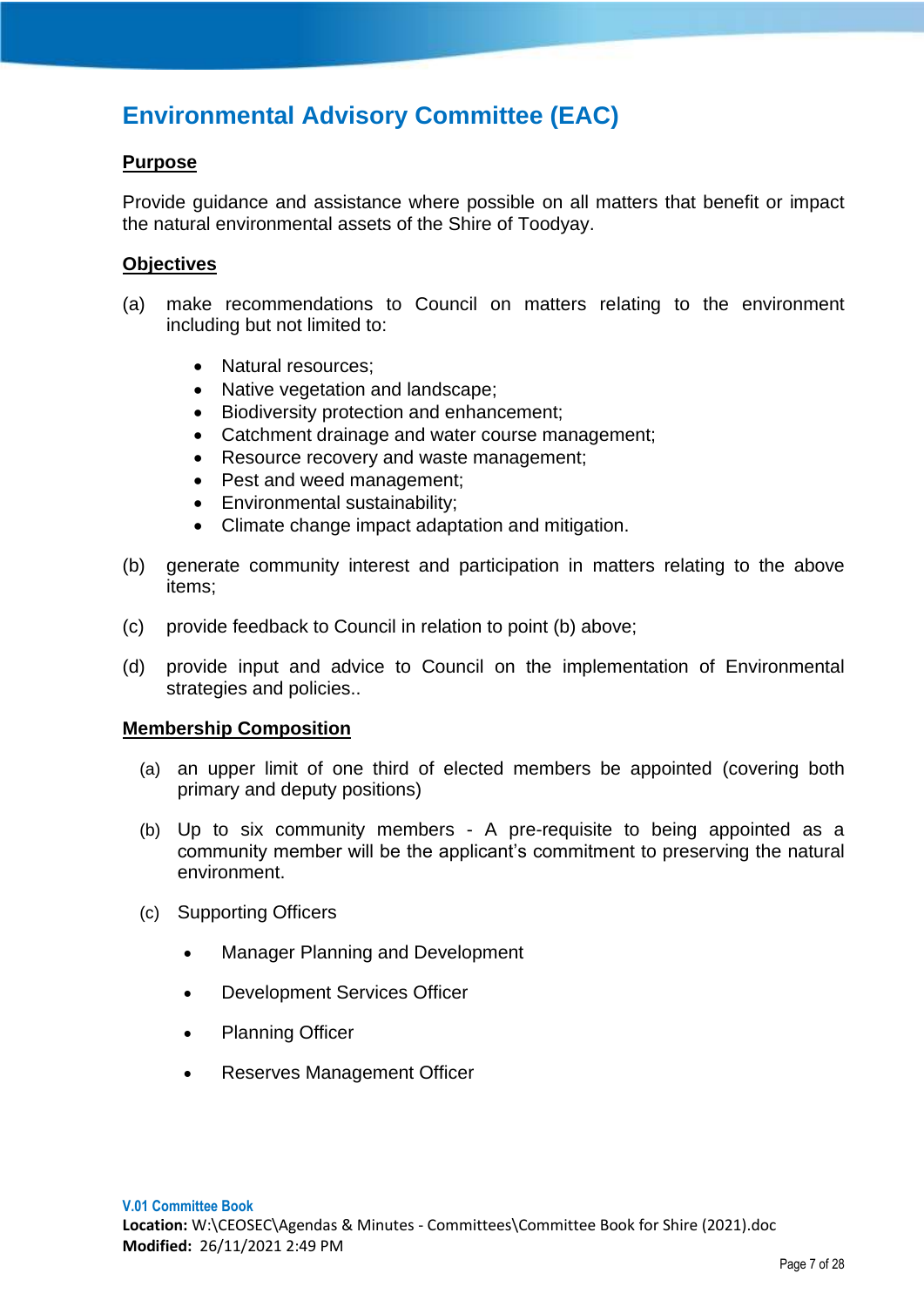# **Responsibilities**

As community representatives Environmental Advisory Group members are expected to:

- (a) Have a broad understanding of the environmental and planning legislative framework operating in WA
- (b) Be fully conversant with agenda items and display a high level of preparedness for meetings.
- (c) Be regularly in attendance at meetings.
- (d) Contribute to the sustainability of the district of the Shire of Toodyay by understanding the relevant environmental issues facing the Shire.
- (e) Present evidence-based advice.

# **Frequency of Meetings**

*Refer to 1.1 Meetings under the heading Rules in respect to Committees of Council.* 

The Environmental Advisory Committee is scheduled to meet "quarterly."

The Committee meets at 4.00pm on the 1st Wednesday of the months of February, May, August and November, unless otherwise determined at the discretion of the Presiding Person.

# **Annual Evaluation of Committee's Effectiveness**

The Committee may annually undertake an internal review to evaluate its effectiveness, and as a guide the following should be determined:

- Is the purpose of the Committee being met?
- Is the committee's effectiveness improving or deteriorating?
- Are committee members regularly attending meetings?

The Committee may recommend to Council, changes to its terms of reference.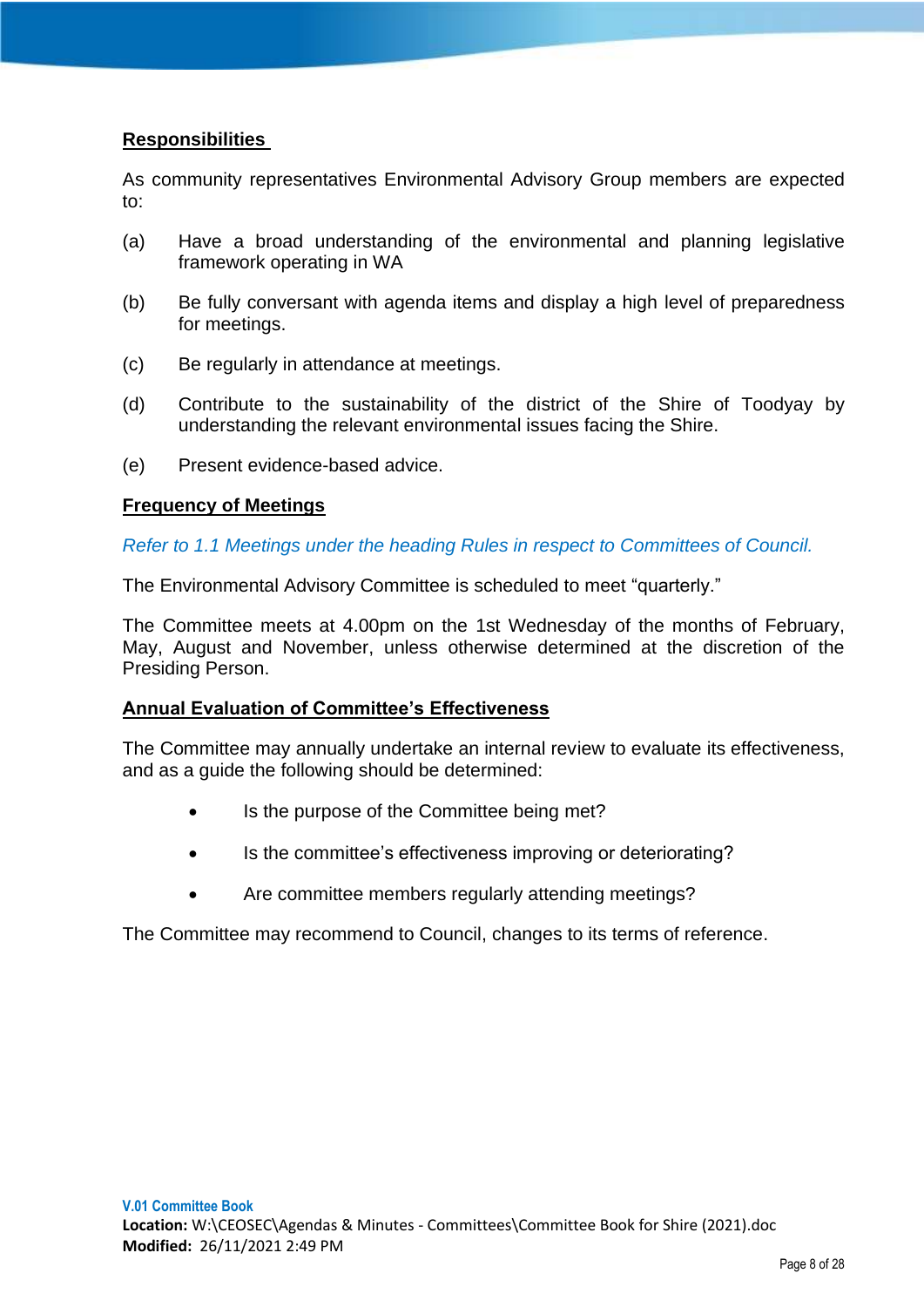# <span id="page-17-0"></span>**Working Groups**

# **Aims**

To provide guidance and assistance to Council on matters referred to it by Council.

# **Objectives**

The objectives of the Working Group will be set by Council resolution.

# **Membership Composition**

The composition of membership will be set by Council resolution.

# **Responsibilities**

Responsibilities will be set by Council resolution.

# **Frequency of Meetings**

The Chairperson of the working group will be responsible for setting the frequency of meetings, in consultation with the CEO or delegated Officer.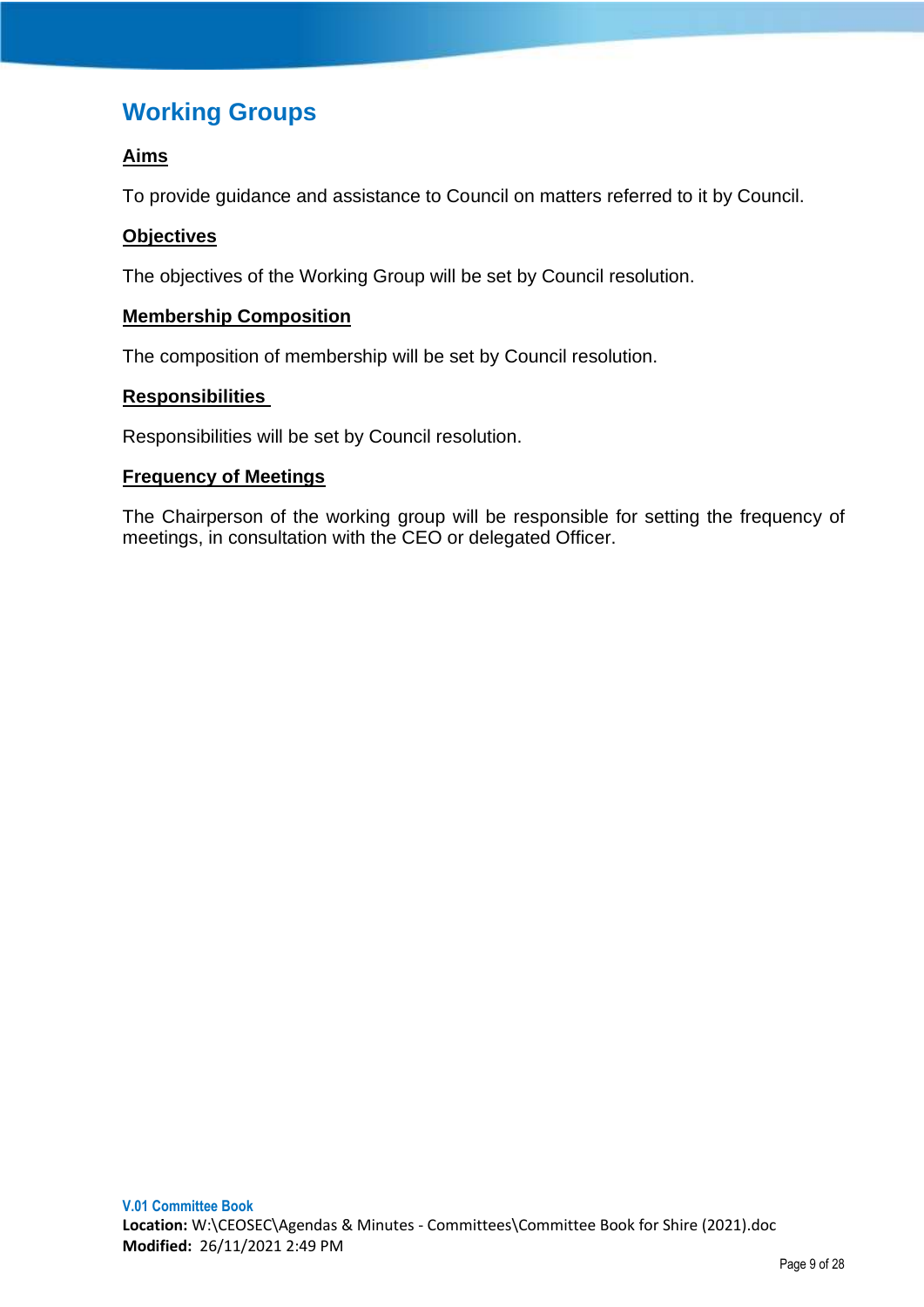# <span id="page-18-0"></span>**Rules for Mandated Committees**

# *Reference should be made to the Disclaimer at the front of this document.*

The Shire of Toodyay, as a local government, is legislatively required to establish mandated committees for a specific regulatory purpose. The Committees that fall into this category are in the table below:

| Name of Mandated Committee                  | <b>Established under</b>                                                                                   |
|---------------------------------------------|------------------------------------------------------------------------------------------------------------|
| <b>Bush Fire Advisory Committee</b>         | Part V, Section 67 of the Bush Fires Act<br>1954                                                           |
| <b>Local Emergency Management Committee</b> | Section 38(1) of the Emergency<br>Management Act 2005 and State<br><b>Emergency Management Guidelines.</b> |
| <b>Local Recovery Committee</b>             | Section 36(b) of the<br>Emergency<br>Management Act 2005.                                                  |

Information in relation to these Committees is also set out over the following pages.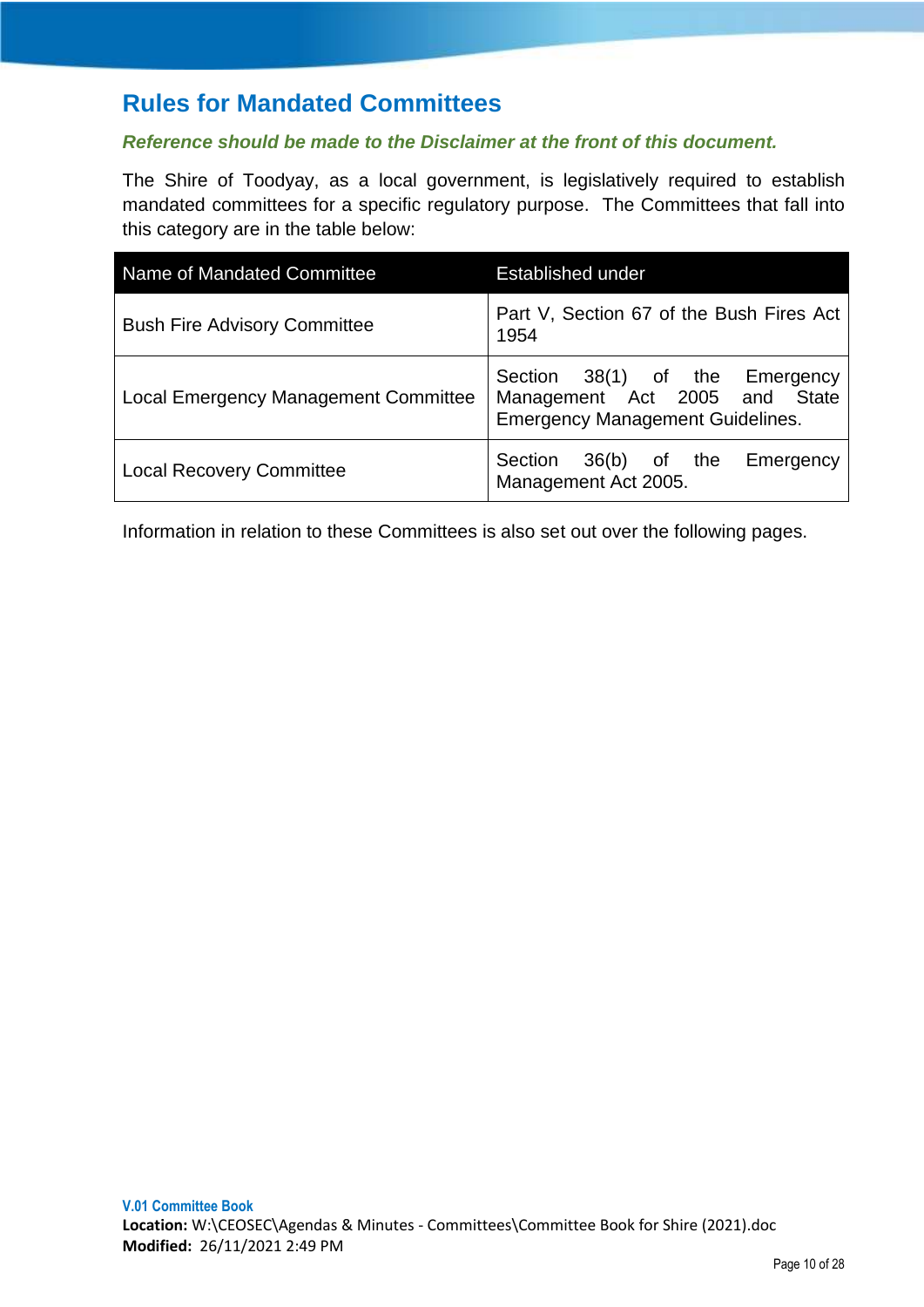# <span id="page-19-0"></span>**Bush Fire Advisory Committee (BFAC)**

Established under Part V, Section 67 of the *Bush Fires Act 1954.*

# **Rules around Establishment of BFAC**

The *Bush Fires Act 1954,* Section 67 states:

#### **67. Advisory committees**

- (1) A local government may at any time appoint such persons as it thinks fit as a bush fire advisory committee for the purpose of advising the local government regarding all matters relating to the preventing, controlling and extinguishing of bush fires, the planning of the layout of fire-breaks in the district, prosecutions for breaches of this Act, the formation of bush fire brigades and the grouping thereof under group brigade officers, the ensuring of co-operation and co-ordination of bush fire brigades in their efforts and activities, and any other matter relating to bush fire control whether of the same kind as, or a different kind from, those specified in this subsection.
- (2) A committee appointed under this section shall include a member of the council of the local government nominated by it for that purpose as a member of the committee, and the committee shall elect one of their number to be chairman thereof.
- (3) In respect to a committee so appointed, the local government shall fix the quorum for the transaction of business at meetings of the committee and  $may -$ 
	- (a) make rules for the guidance of the committee; and
	- (b) accept the resignation in writing of, or remove, any member of the committee; and
	- (c) where for any reason a vacancy occurs in the office of a member of the committee, appoint a person to fill that vacancy.
- (4) A committee appointed under this section
	- (a) may from time to time meet and adjourn as the committee thinks fit;
	- (b) shall not transact business at a meeting unless the quorum fixed by the local government is present;
	- (c) is answerable to the local government and shall, as and when required by the local government, report fully on its activities.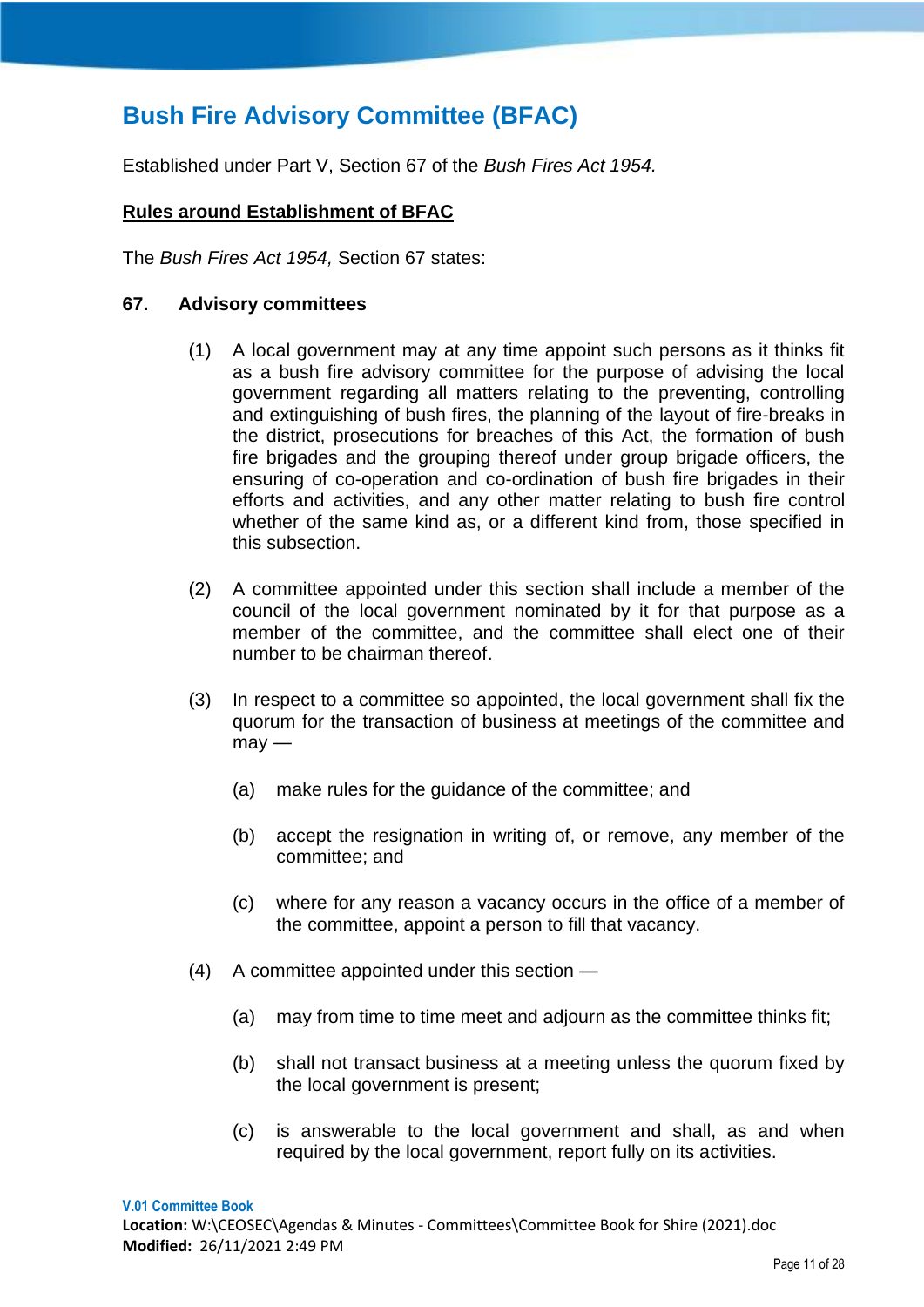# **Role of the Bush Fire Advisory Committee**

To provide advice to the local government on matters pertaining to obligations contained within the Bush Fires Act, organising, managing, resourcing and training volunteer bush fire brigades.

This committee provides a very worthwhile role in engaging with brigades and gaining feedback and input on policy and strategy.

- 1. Recommend and regularly review Council's policies relating to the delivery of fire prevention, preparedness, response and recovery.
- 2. Provide support and guidance to all Bush Fire Brigades and Toodyay State Emergency Services Units within the Shire of Toodyay and to assist those brigades/unit to fulfil their objectives.
- 3. Establish and maintain an operational command and control structure by developing procedures to enhance the ability of the brigades/units to carry out operations, activities and training efficiently and effectively.
- 4. Ensure co-operation and co-ordination between all brigades/units within the Shire of Toodyay and between all other brigades/units and stakeholders in their efforts and activities.
- 5. Advise Council regarding all matters relating to prosecutions for breaches of the *Bush Fires Act 1954.*
- 6. Advise regional officers in the area and any other relevant person or organization on matters referred to the committee.
- 7. Committee to respond to Council on agenda items submitted from council.
- 8. Perform any other function assigned to the Committee under section 67 of the Bush Fires Act, Fire and Emergency Services Act, various Acts and Regulations or Council policy.

#### **Responsibilities**

All members of the Bush Fire Advisory Committee are expected to adhere to the *Local Government (Model Code of Conduct) Regulations 2021* and the *Shire of Toodyay Code of Conduct.*

# **Training Requirements**

In respect to the Bush Fire Advisory Committee please also refer to the Bush Fire Operating Procedures which is an Administration Manual that includes Standard Operating Procedures. This document was adopted by Council as an Interim Policy on 18 December 2018 and is supported by the Volunteer Bush Fire Brigade Service of WA. This document speaks to the training requirements of personnel who are members on the Bush Fire Advisory Committee.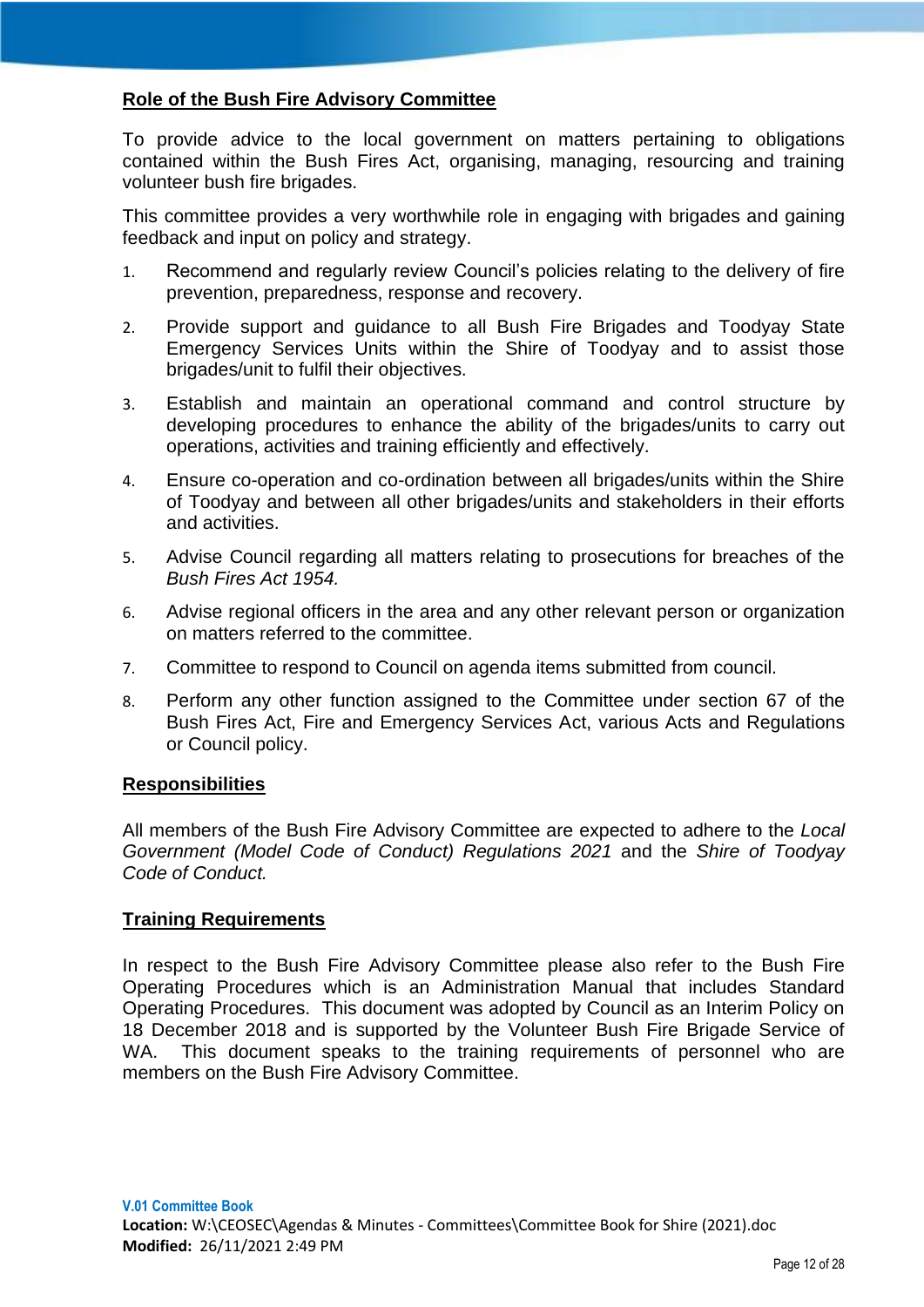# **Committee Membership Composition**

Membership of the BFAC shall be:

- (a) Four elected members (two primary and two deputy)
- (b) Chief Bush Fire Control Officer and:
	- Deputy Bush Fire Control Officer (DBFCO) 1
	- Deputy Bush Fire Control Officer (DBFCO) 2
- (c) Captain (or their representative) from the following brigades:
	- Bejoording Morangup
		- Coondle-Nunile Julimar
	- Toodyay Central Toodyay SES
- (d) Supporting Officers and other representatives
	- Chief Executive Officer Shire of Toodyay, or in accordance with section 5.10(5) of the *Local Government Act 1995*, the CEO's Representative.
	- Community Emergency Services Manager
	- Toodyay Volunteer Fire & Rescue Representative
	- Bushfire Risk Management Planning Coordinator
	- Reserves Management Officer
	- Ranger(s) from the Shire of Toodyay;
	- Department of Parks & Wildlife Representative
	- Department of Fire & Emergency Services (DFES) Representative

# **Frequency of Meetings**

In accordance with s.67 (4)(a), the Bush Fire Advisory Committee may from time to time meet and adjourn as the committee thinks fit. These meetings have historically been scheduled to occur "quarterly."

The August BFAC Meeting in particular, is where FCO recommendations are made (Shire of Toodyay Bush Fire Operating Procedure 11.5).

The Bush Fire Advisory Committee meets at 6.00pm on the 1st Wednesday of the months of February, May, August and November, unless otherwise determined at the discretion of the committee, in accordance with s.67 (4)(a) of the *Bush Fires Act 1954*, through the CESM or the Presiding Person.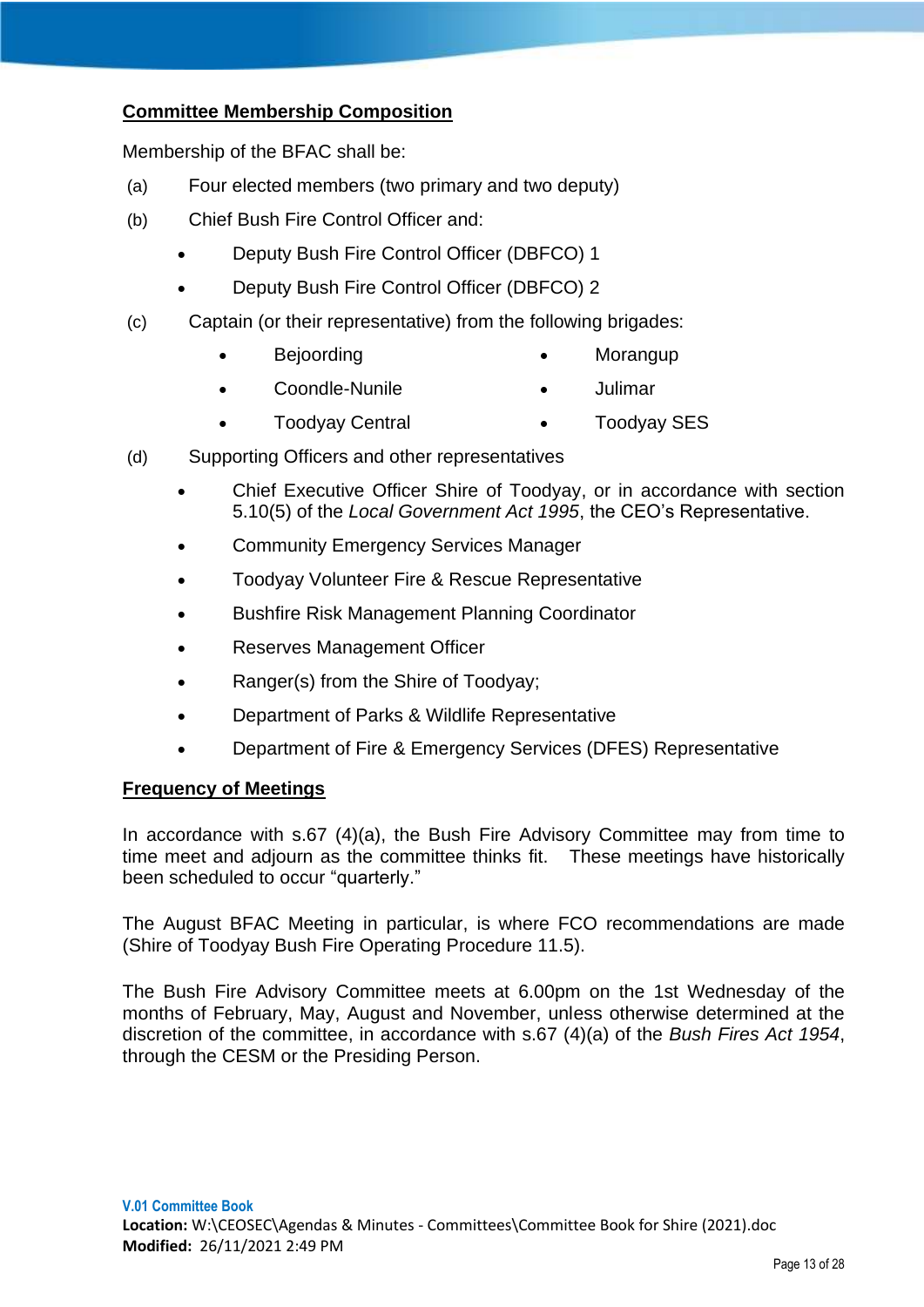# <span id="page-22-0"></span>**Local Emergency Management Committee (LEMC)**

Established under Section 38(1) of the *Emergency Management Act 2005.*

Part 3 (Division 1) Section 38 of the *Emergency Management Act 2005* provides for the establishment of a Local Emergency Management Committee.

Section 38(3) of the *Emergency Management Act 2005* provides for the membership of a LEMC subject to Section 38(4) of the Emergency Management Act 2005 whereby the constitution and procedures of a local emergency management committee, and the terms and conditions of appointment of members, are to be determined by the SEMC.

State Emergency Management Guidelines provides guidelines to local government in relation to Local Emergency Management Committee roles and responsibilities under section 38(1) of the *Emergency Management Act 2005* to oversee, plan and test the local emergency management arrangements.

#### **Rules around the Establishment of this Committee**

#### **38. Local emergency management committees**

- (1) A local government is to establish one or more local emergency management committees for the local government's district.
- (2) If more than one local emergency management committee is established, the local government is to specify the area in respect of which the committee is to exercise its functions.
- (3) A local emergency management committee consists of
	- (a) a chairman and other members appointed by the relevant local government in accordance with subsection (4); and
	- (b) if the local emergency coordinator is not appointed as chairman of the committee, the local emergency coordinator for the local government district.
- (4) Subject to this section, the constitution and procedures of a local emergency management committee, and the terms and conditions of appointment of members, are to be determined by the SEMC.

#### **Role of the Local Emergency Management Committee**

The purpose of the Local Emergency Management Committee is to advise and assist the Local Government in ensuring that the Local Emergency Management arrangements are established for its district; to liaise with public authorities and other persons in the development, review and testing of Local Emergency Management arrangements; and to carry out other emergency management activities as directed by the SEMC or prescribed by the Regulations.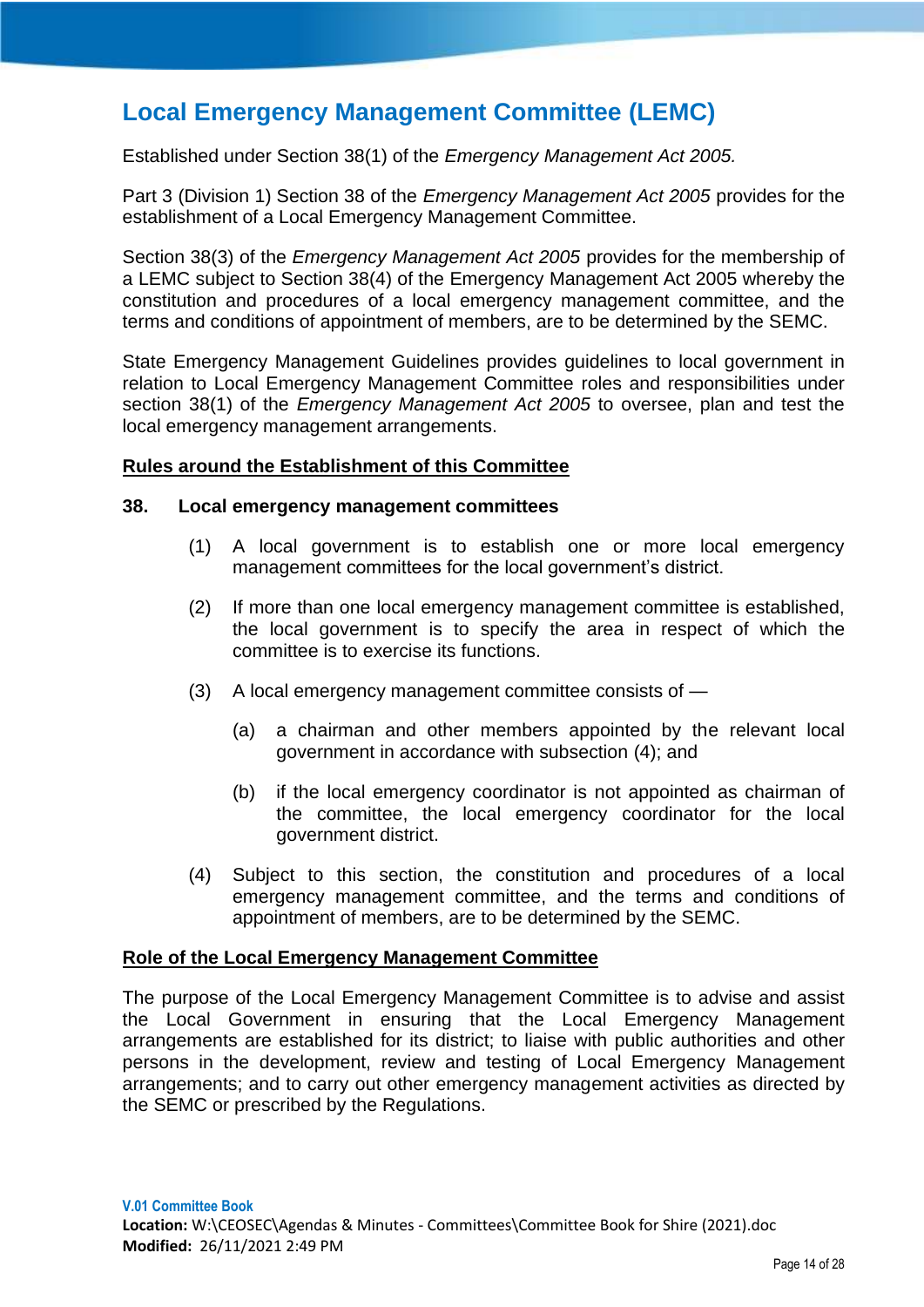The Local Emergency Management Committee has specific functions to follow that are set out in Section 39 and 40 of the *Emergency Management Act 2005* (EM Act) which states as follows:

#### **39. Functions of local emergency management committees**

The functions of a local emergency management committee are, in relation to its district or the area for which it is established —

- (a) to advise and assist the local government in ensuring that local emergency management arrangements are established for its district; and
- (b) to liaise with public authorities and other persons in the development, review and testing of local emergency management arrangements; and
- (c) to carry out other emergency management activities as directed by the SEMC or prescribed by the regulations.

#### **40. Annual report of local emergency management committee**

- (1) After the end of each financial year each local emergency management committee is to prepare and submit to the district emergency management committee for the district an annual report on activities undertaken by it during the financial year.
- (2) The annual report is to be prepared within such reasonable time, and in the manner, as is directed in writing by the SEMC.

#### **Responsibilities**

It is expected that all members of the Local Emergency Management Committee will adhere to the *Local Government (Model Code of Conduct) Regulations 2021* and the *Shire of Toodyay Code of Conduct.*

The LEMC includes representatives from agencies, organisations and community groups that are relevant to the identified risks and emergency management arrangements for the community.

The LEMC is not an operational committee but rather the organisation established by the local government to assist in the development of local emergency management arrangements for its district.

The LEMC plays a vital role in assisting our communities become more prepared for major emergencies by

- Developing, enhancing and testing preparedness planning from a multiagency perspective having local knowledge of hazards, demographic and geographic issues; they provide advice to Hazard Management Agencies to develop effective localised hazard plans;
- providing a multi-agency forum to analyse and treat local risk; and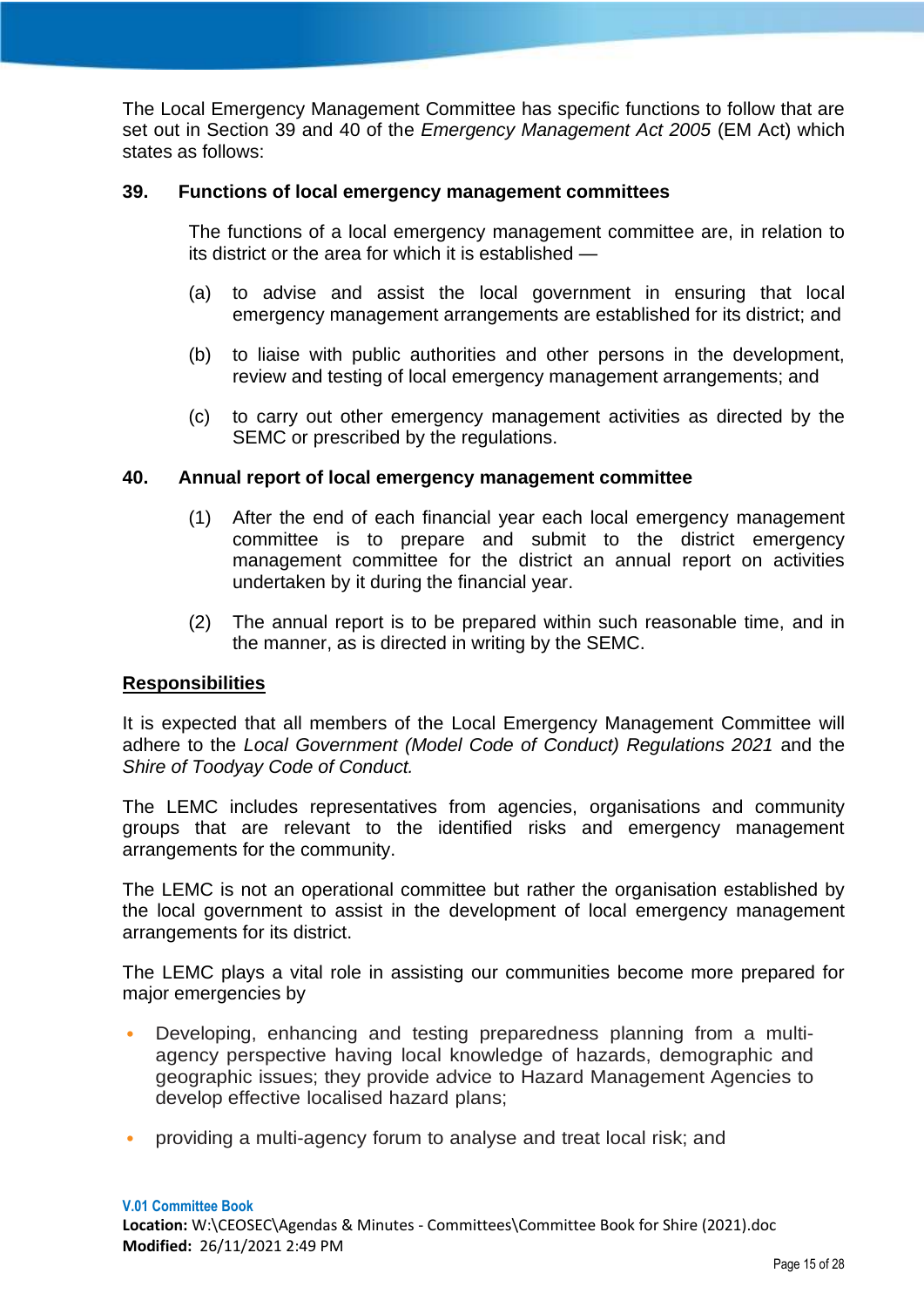• providing a forum for multi-agency stakeholders to share issues and learnings to ensure continuous improvement.

The LEMC membership must include at least one local government representative and the Local Emergency Coordinator. Relevant government agencies and other statutory authorities will nominate their representatives to be members of the LEMC.

The term of appointment of LEMC members shall be determined by the local government in consultation with the parent organisation of the members.

#### **Training Requirements**

As determined by the State Emergency Management Committee.

#### **What the Guidelines state about LEMC Membership**

The State Emergency Management Guidelines state the following:

- The LEMC membership must include at least one local government representative and the Local Emergency Coordinator. Relevant government agencies and other statutory authorities will nominate their representatives to be members of the LEMC.
- The term of appointment of LEMC members shall be determined by the local government in consultation with the parent organisation of the members.

#### **The State Emergency Management (EM) Preparedness Procedure state the following:**

Noting the requirements of the EM Act, the following provides guidance on the composition of LEMCs:

- the Chair should be an elected member of council;
- the Local Emergency Coordinator should be appointed as Deputy Chair;
- an Executive Officer, who should be an officer of the relevant local government, and should be appointed to coordinate the business of the committee and/or provide administrative support;
- the Local Recovery Coordinator, being the person nominated in the Local Recovery Plan (s. 41(4) of the EM Act), should be appointed a member of the committee;
- consideration should be given to appointing local government officers engaged in key roles and functions affecting EM (for example, community services, engineering services, corporate services or planning);
- membership should include representatives from Emergency Management Agencies (EMAs) in the local government district (for example, the Department of Fire and Emergency Services); welfare support agencies or non-government organisations (for example, the Department of Communities, the Red Cross or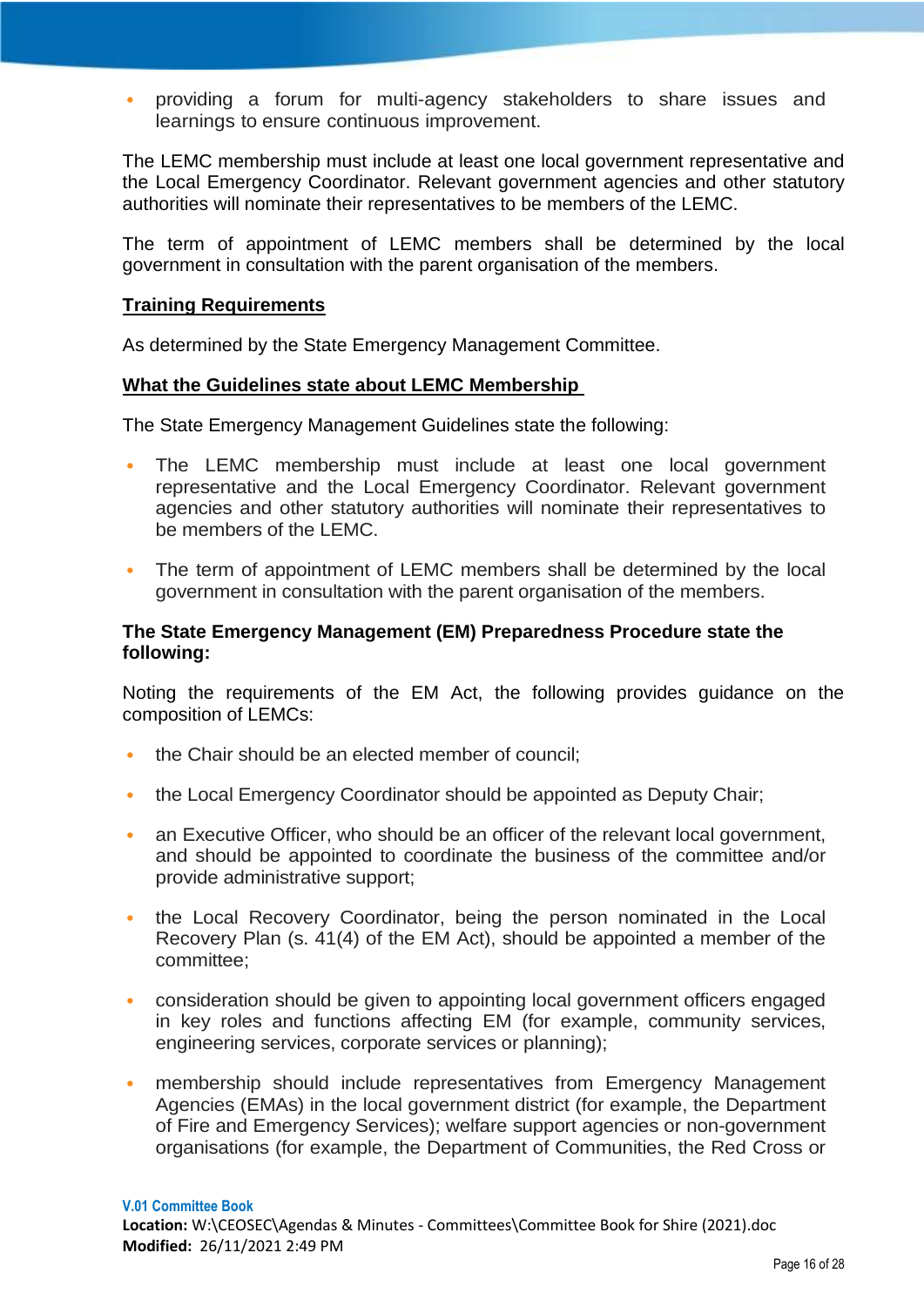Salvation Army), industry representatives (especially the owners or operators of hazardous facilities located within the local government district); In accordance with Section 38 (3) (b) & (4) of the *Emergency Management Act 2005*.

- consideration should be given to appointment of persons able to represent or advise on the interests of Culturally and Linguistically Diverse (CaLD) community members or community members with special needs; and
- LEMCs should, where possible include representatives of local Aboriginal community organisations to provide advice and guidance to the LEMC and to promote appropriate engagement with the local Aboriginal communities. Where the local government identifies the need for representation from a sector for which there is no local representative, an appropriate alternative representative may be identified from existing community members. For example, specific arrangements may be made in which a local general practitioner attends the LEMC meetings as a representative of the medical services in the district, if the Director of Nursing from the nearest hospital cannot attend.

The term of appointment of LEMC members shall be as determined by the local government in consultation with the parent organisation of the members.

# **Committee Membership Composition**

The composition of this committee is proposed to be as follows:

- (a) Police Officer in Charge Toodyay to act as the Deputy Presiding Member of the Committee in accordance with Section 38 (3) (b) and (4) of the *Emergency Management Act 2005 and in accordance with SEMC Guidelines.*
- (b) Four elected members (two primary and two deputy) one of which must be elected as Presiding Member in accordance with *SEMC Guidelines and* Section 38 (3) & (4) of the *Emergency Management Act 2005*
- (c) Chief Bush Fire Control Officer or deputy
- (d) Community Emergency Services Manager (CESM);
- (e) Chief Executive Officer Shire of Toodyay, or in accordance with section 5.10(5) of the Local Government Act 1995, the CEO's Representative.
- (f) Emergency Management Officer
- (g) Department of Child Protection and Family Support representative;
- (h) District Emergency Management Advisor (DEMA);
- (i) Local Recovery Coordinator;
- (j) Deputy Recovery Coordinator;
- (k) Welfare Liaison Officer;
- (l) Deputy Welfare Liaison Officer.

**V.01 Committee Book Location:** W:\CEOSEC\Agendas & Minutes - Committees\Committee Book for Shire (2021).doc **Modified:** 26/11/2021 2:49 PM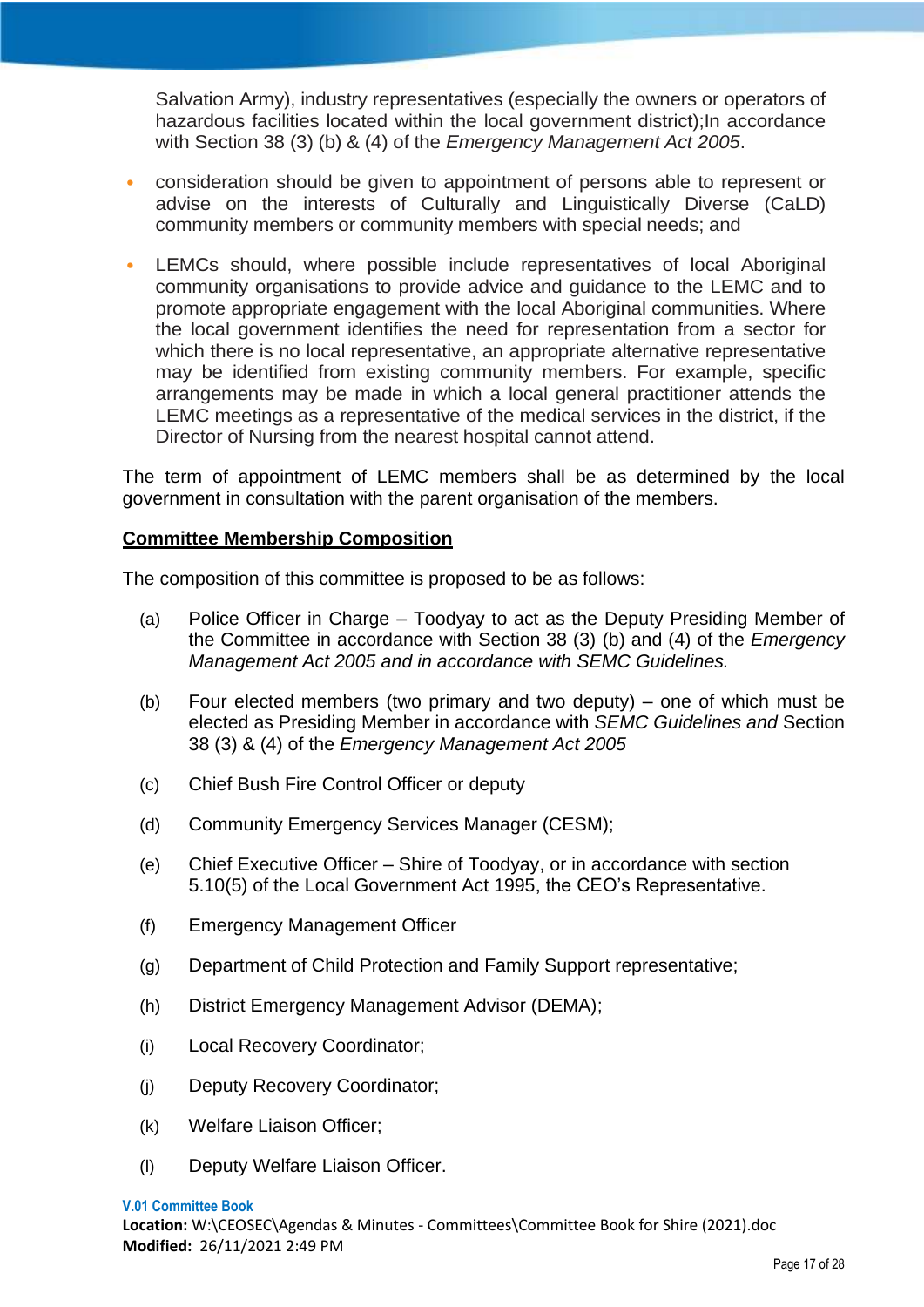- (m) DFES District Manager Representative;
- (n) Main Roads Representative;
- (o) Toodyay Volunteer Fire & Rescue representative;
- (p) Silver Chain Service Coordinator Representative;
- (q) Toodyay St John Ambulance representative;
- (r) Morangup St John Ambulance representative;
- (s) St John Ambulance Community Paramedic;
- (t) Toodyay SES Representative;
- (u) Red Cross Representative;
- (v) Ranger Representatives;
- (w) Principal, Toodyay District High School;
- (x) Health/Medical Representative.

#### **Frequency of Meetings**

The Local Emergency Management Committee is scheduled to meet "quarterly."

The Local Emergency Management Committee meets at 5.00pm on the second Wednesday of February, May, August and November, unless otherwise determined at the discretion of the CESM or the Presiding Person.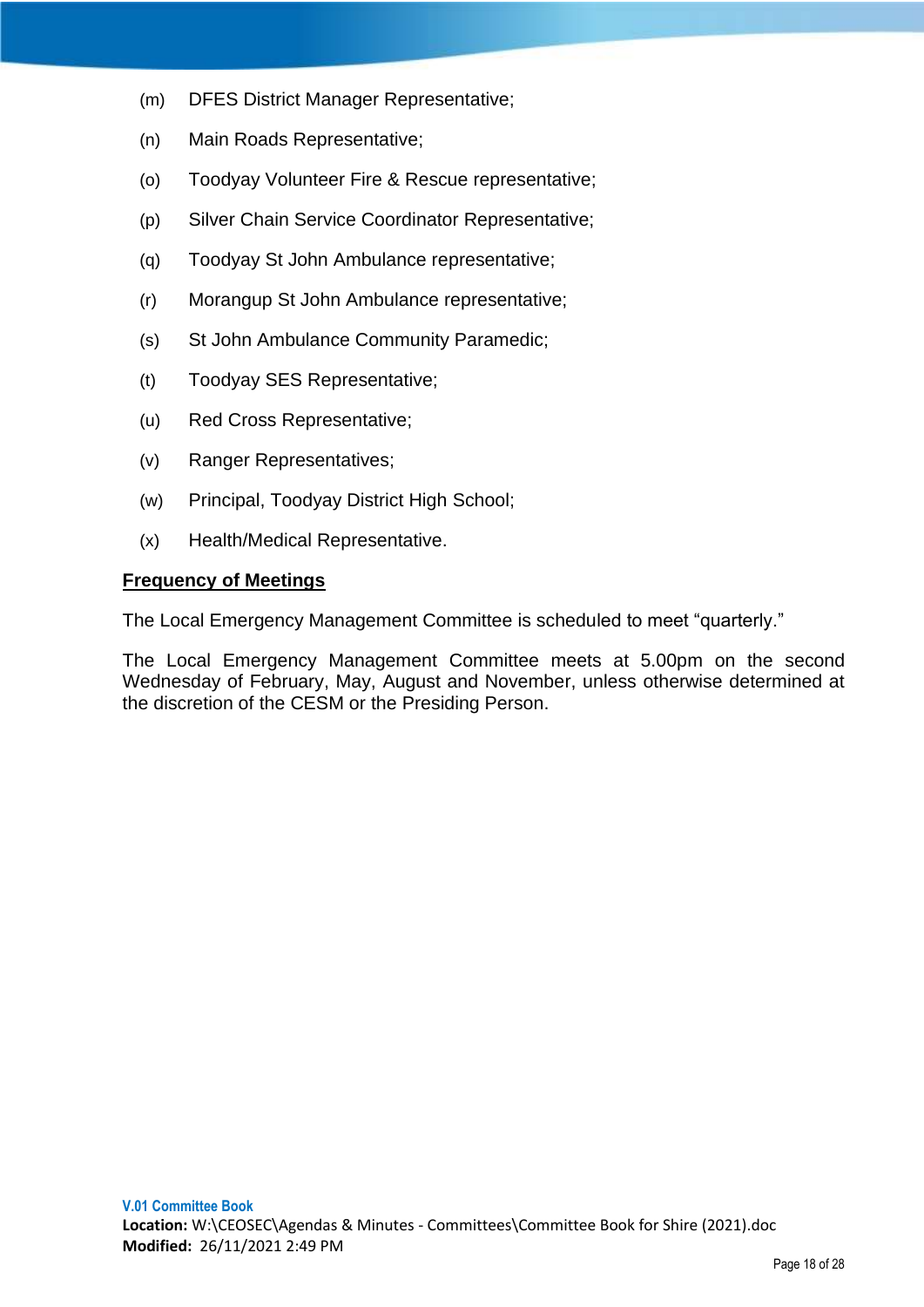# <span id="page-27-0"></span>**Local Recovery Committee (LRC)**

The **Local Recovery Committee** means a committee established under Section 36(b) of the *Emergency Management Act 2005.*

# **Rules around the Establishment of this Committee**

Refer to the rules in respect to Committees of Council

#### **36. Functions of local government**

It is a function of a local government —

- (a) subject to this Act, to ensure that effective local emergency management arrangements are prepared and maintained for its district; and
- (b) to manage recovery following an emergency affecting the community in its district; and
- (c) to perform other functions given to the local government under this Act.

#### **Role of the Local Recovery Committee**

The Local Recovery Committee is set up for the purpose of coordinating and supporting local government in relation to the management in relation to the recovery processes within the community subsequent to a major emergency in accordance with the Shire's Local Emergency Management Arrangements.

The Local Recovery Committee is a subcommittee of the LEMC tasked with aspects of Recovery and its purpose is to assist the local government in the recovery process following a local emergency.

#### **Responsibilities**

The responsibility of the Local Recovery Committee is "to ensure a coordinated multiagency approach to community recovery and make appropriate recommendations, based on lessons learnt, to the Local Emergency Management Advisory Committee to improve the community's recovery preparedness."

#### **Training Requirements**

As determined by the State Emergency Management Committee.

# **Committee Membership Composition**

As this is a sub-committee to the LEMC, the Presiding Person is to be either the CEO or the Community Emergency Services Manager (CESM).

- (a) Shire President
- (b) Local Recovery Coordinator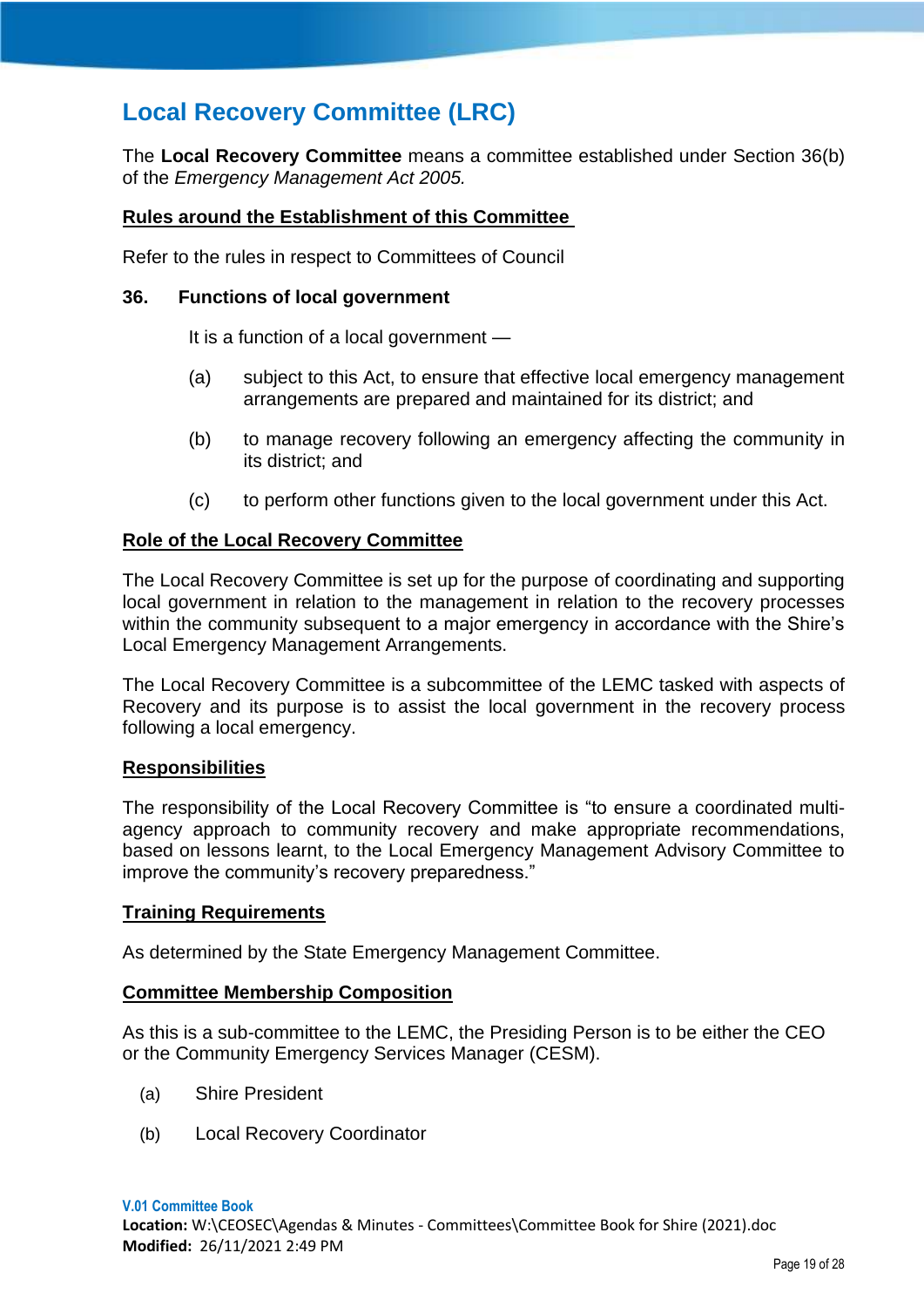- (c) Deputy Recovery Coordinator
- (d) Chief Executive Officer Shire of Toodyay, or in accordance with section 5.10(5) of the Local Government Act 1995, the CEO's Representative.
- (e) Community Emergency Services Manager.

#### **Frequency of Meetings**

The Local Recovery Committee shall meet as and when required to do so, unless otherwise determined at the discretion of the CEO in liaison with the CESM.

#### **Reporting**

Reports and recommendations of each Local Recovery Committee Meeting shall be presented to the next Local Emergency Management Committee Meeting.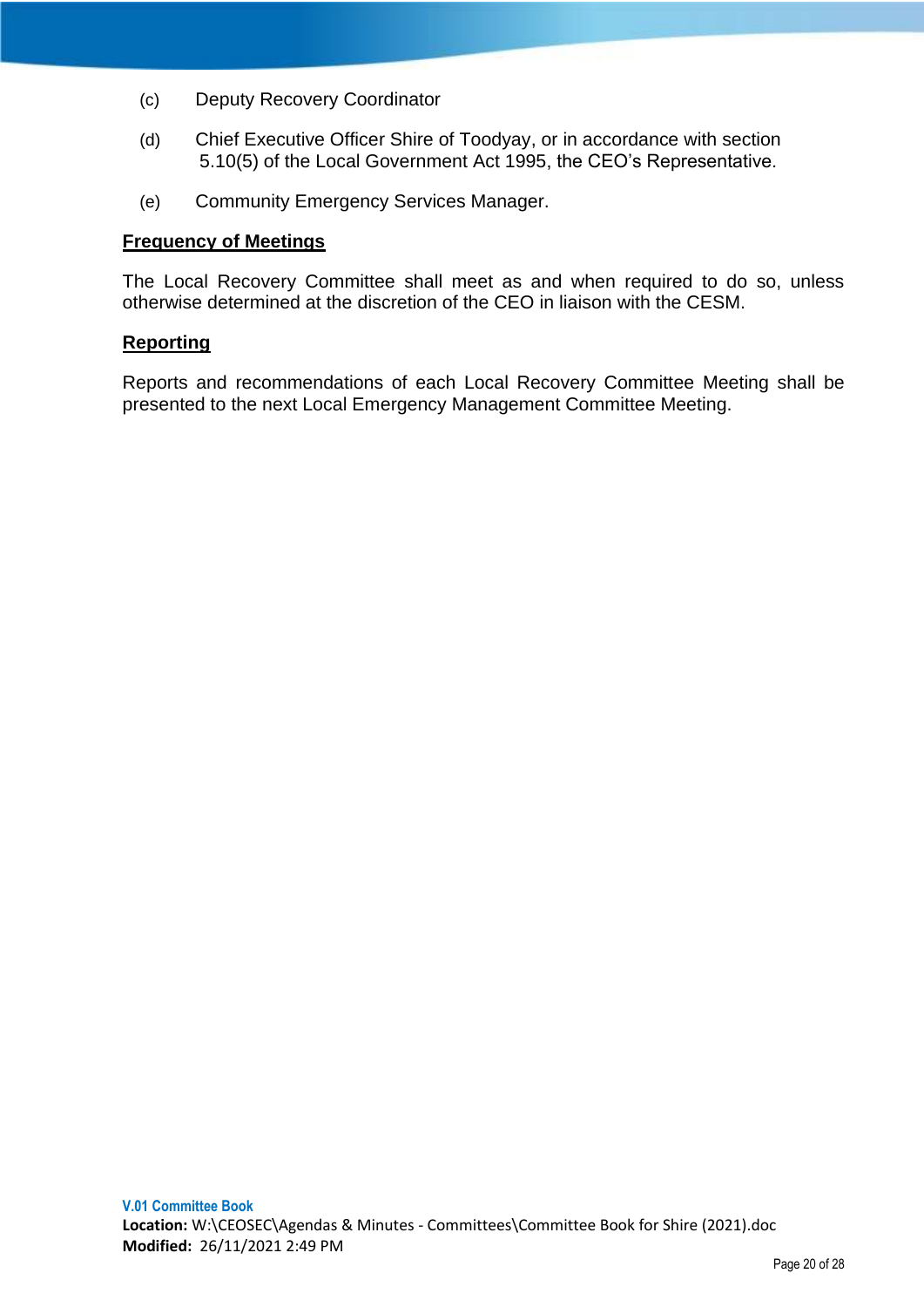# <span id="page-29-0"></span>**Rules for External Representation**

Information about Other Committees that Council nominates representatives for is as follows:

# <span id="page-29-1"></span>**1.1. Avon Midland Country Zone of the WA Local Government Association**

Zones are groups of geographically aligned Member Councils who are responsible for direct elections of State Councillors, providing input into policy formulation and providing advice on various matters.

[View Zones listing and Minutes from past Zone meetings](https://walga.asn.au/About-WALGA/Structure/Zones.aspx)

In 2021, Cr Ken M. Seymour (from the Shire of Moora) is the current Chairperson of the Avon Midland Country Zone.

The Executive Officer for the Avon Midland Country Zone WALGA is:

Mr Robert Dew

Phone - (08) 9620 1234

Mobile - 0429 962 013 E-mail - [tambin@westnet.com.au](mailto:tambin@westnet.com.au)

Post - PO Box 70, Wongan Hills 6603

#### **Delegates nominated by Council**

Historically, the delegates nominated by Council to attend the Zone meetings are the Shire President and the Deputy Shire President.

Nomination of these candidates before the first week of November enables delegates to put their hand up for positions within the Zone such as Zone President, Zone Deputy President, Zone Representative to State Council and Zone Deputy Representative to State Council. Only delegates to the Zone are eligible to nominate for these positions.

# **Frequency of Meetings**

The zone meets regularly throughout the year and dates are provided by the Executive Officer.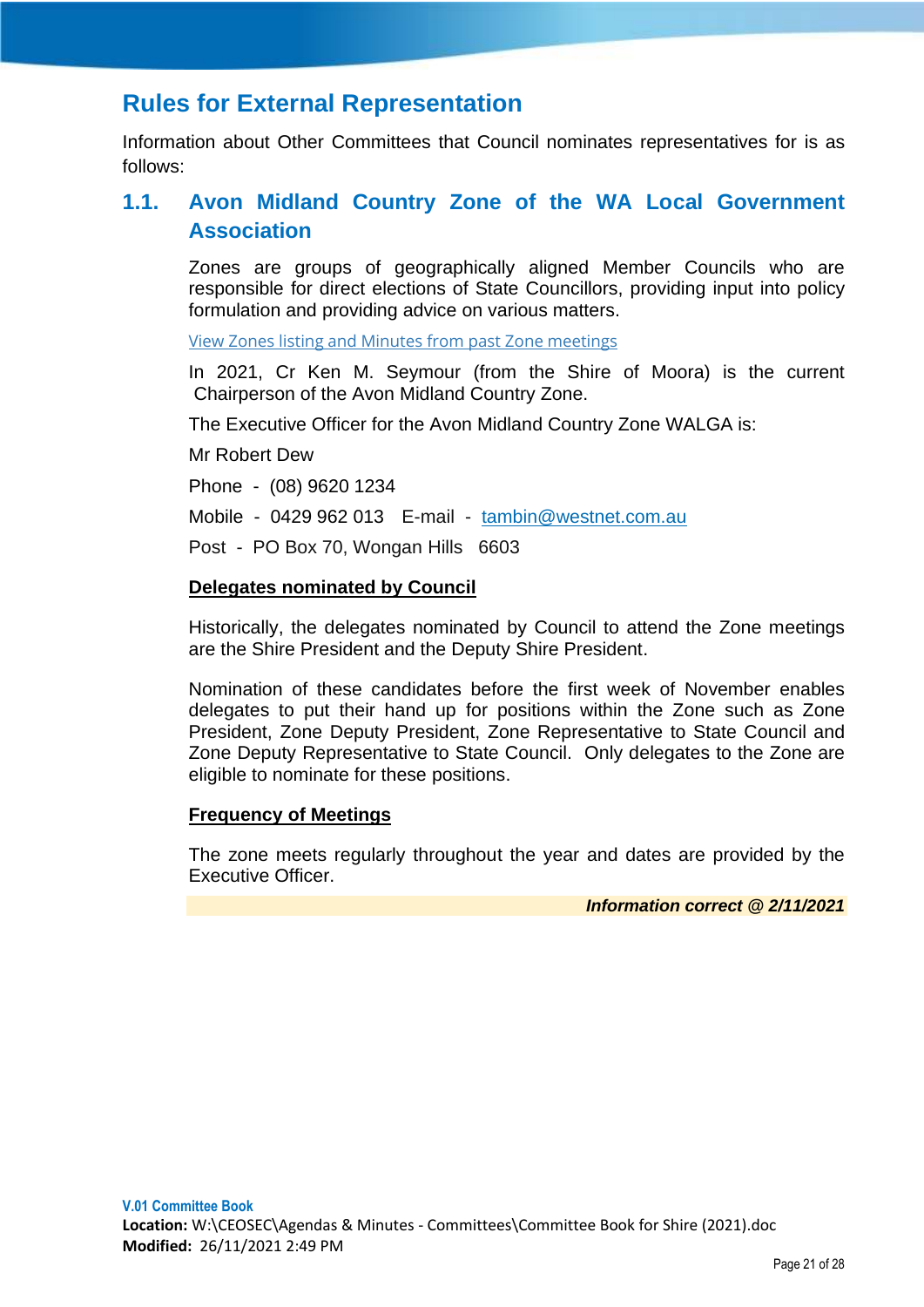# <span id="page-30-0"></span>**1.2. Rural Water Council of WA Inc.**

The Shire of Toodyay has been a member of the Rural Water Council since 2010 after the Rural Water Council had undertaken its review of their aims and operations. The Rural Water Council provides an effective voice to Government on water issues affecting rural areas and towns and plays an important advocacy and lobbying role to ensure that effective allocations of funding are made to continue the upgrade of water projects.

The Executive Officer of the Rural Water Council of WA (Inc) is Mr Robert Dew.

His details are below:

Phone - (08) 9620 1234 Mobile - 0429 962 013 E-mail - tambin@westnet.com.au Post - PO Box 70, Wongan Hills 6603

#### **Delegates nominated by Council**

Historically, the delegates nominated by Council to attend the Rural Water Council of WA Inc meetings are the Deputy Shire President and the Shire President.

# **Frequency of Meetings**

Meetings are held regularly throughout the year and dates are provided by the Executive Officer.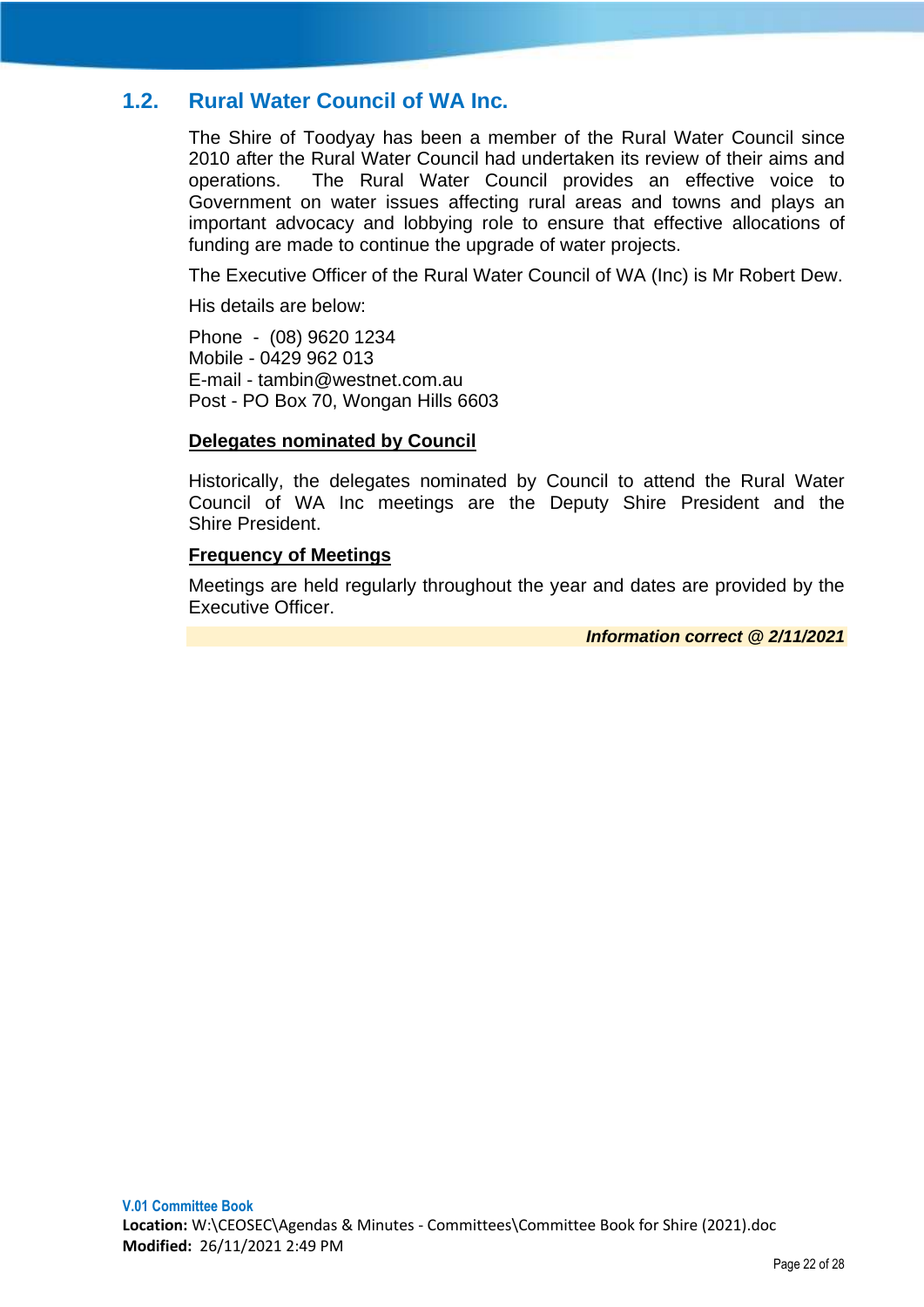# <span id="page-31-0"></span>**1.3. Avon Regional Organisation of Councils (AROC)**

AROC stands for "Avon Regional Organisation of Councils."

AROC was formed in 1999 through the use of a Memorandum of Understanding which is the group's Terms of Reference.

AROC Member Councils are Toodyay, Goomalling, Northam, York and Victoria Plains.

Refer to this link: [https://www.toodyay.wa.gov.au/council/council-meetings](https://www.toodyay.wa.gov.au/council/council-meetings-committees/avon-regional-organisation-of-councils-aroc.aspx)[committees/avon-regional-organisation-of-councils-aroc.aspx](https://www.toodyay.wa.gov.au/council/council-meetings-committees/avon-regional-organisation-of-councils-aroc.aspx) for further information.

# **Delegates nominated by Council**

Historically, the delegates nominated by Council to attend the AROC Meetings are the Shire President and the Deputy Shire President.

# **Frequency of Meetings**

AROC meetings shall be convened at the time and at the place determined by the group;

The Governance Group will meet every two months at a time and place agreed by the group;

The AROC Officers Group will meet every two months at a time and place agreed by the Officers Group, in the months when the Governance Group does not meet. The latter Officer's Group meetings usually occur via zoom as this has been more convenient for the group.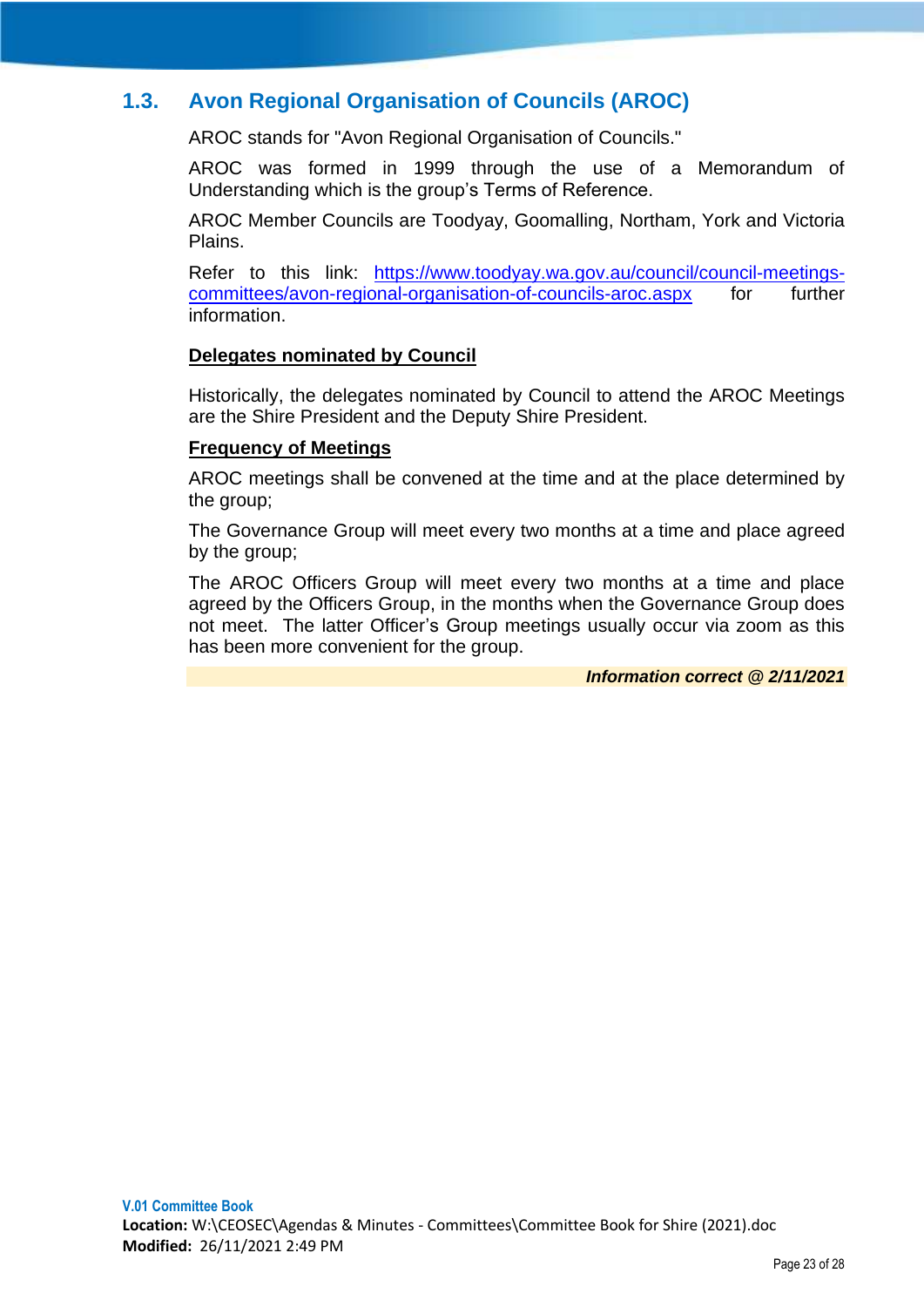# <span id="page-32-0"></span>**1.4. Butterly Cottages Association Inc**

Butterly Cottages Association Inc. is a provider of low-cost accommodation services to persons in needy circumstances.

The Department of Housing (Government of Western Australia) publishes a Community Housing Rent Setting Policy (locatable publicly at this link: [https://www.housing.wa.gov.au/HousingDocuments/Community\\_Housing\\_Rent](https://www.housing.wa.gov.au/HousingDocuments/Community_Housing_Rent_Setting_Policy.pdf) Setting Policy.pdf which states:

- Providers must charge an affordable rent of no less than 25% and no higher than 30% of a household's net (after tax) income;
- No rent can exceed the current Market Rent for any property; and
- Commonwealth Rent Assistance (CRA) must be factored into any determination of rent.

Butterly Cottages Association Inc has provided Independent Living Units for aged persons in Toodyay since 1981. Their residents are Centrelink pension recipients.

The Shire of Toodyay partnered with Butterly Cottages to construct nine independent living units (Rosedale Village) on land owned by Butterly Cottages Association Inc that were opened on Monday 6 August 2018 by Member for the Agriculture region, Darren West, on behalf of Minister for Regional Development.

#### **Information on the Shire website**

Information on the Shire website: [https://www.toodyay.wa.gov.au/listings/community-groups/12/butterly-cottages](https://www.toodyay.wa.gov.au/listings/community-groups/12/butterly-cottages-assoc)[assoc](https://www.toodyay.wa.gov.au/listings/community-groups/12/butterly-cottages-assoc)

#### **Delegates nominated by Council**

Council nominates a Primary delegate and Proxy Delegate to be on this Committee.

# **Frequency of Meetings**

Meetings are held regularly throughout the year and dates are provided by the Executive Officer.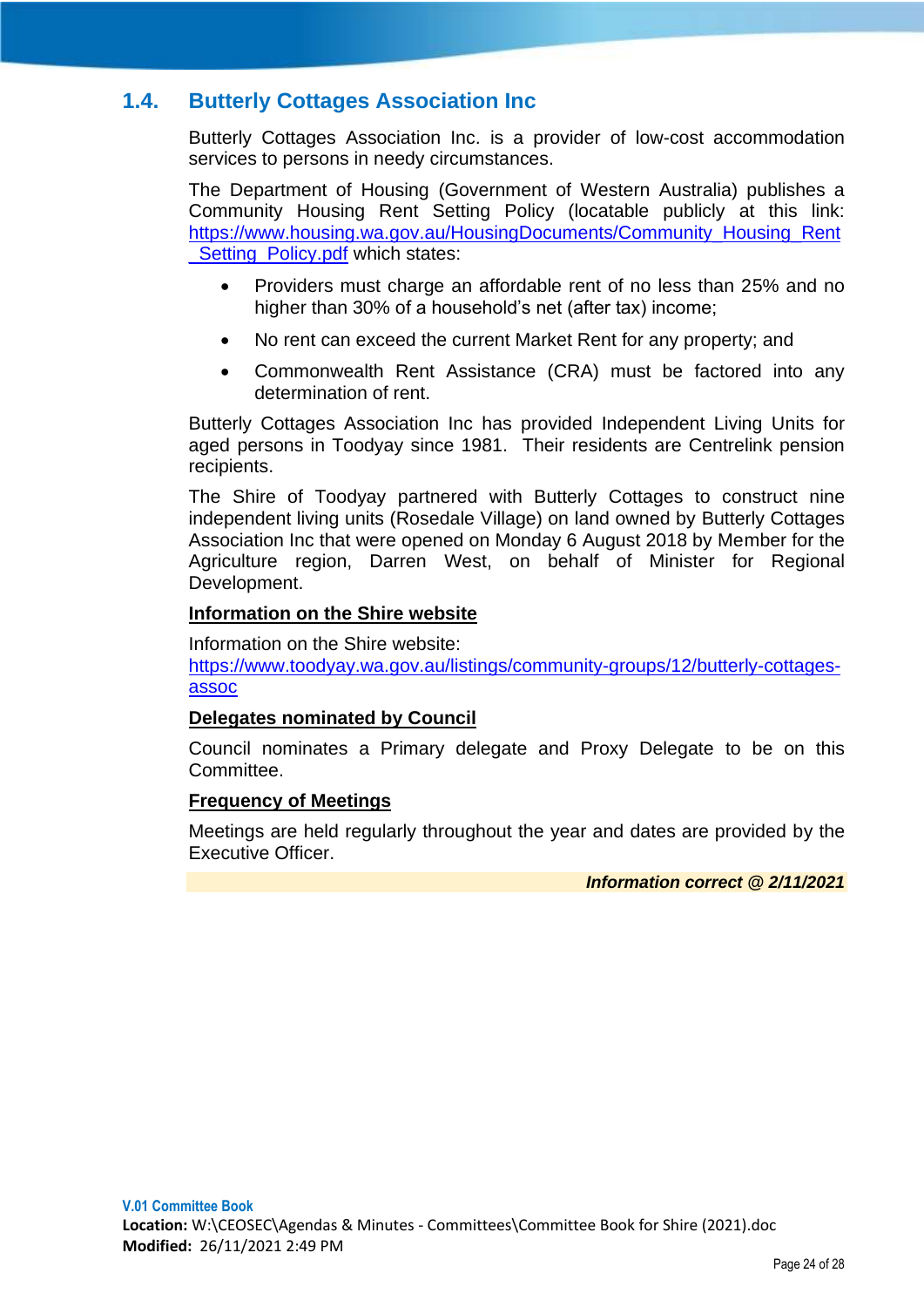# <span id="page-33-0"></span>**1.5. Toodyay Community Resource Centre**

The Toodyay Community Resource Centre (formerly Toodyay Telecentre) was established in 1998 and provides a gateway to information technology services in our community.

# **Information on the Shire website**

Information on the website is here: [https://www.toodyay.wa.gov.au/listings/community-groups/36/toodyay](https://www.toodyay.wa.gov.au/listings/community-groups/36/toodyay-community-resource-centre)[community-resource-centre](https://www.toodyay.wa.gov.au/listings/community-groups/36/toodyay-community-resource-centre)

# **Delegates nominated by Council**

Council nominates a Primary delegate and Proxy Delegate to be on this Committee.

# **Frequency of Meetings**

Meetings on the 1<sup>st</sup> Wednesday of the month (excluding January) at 4.15pm at the Toodyay Community Resource Centre. The Annual General Meeting is held in September.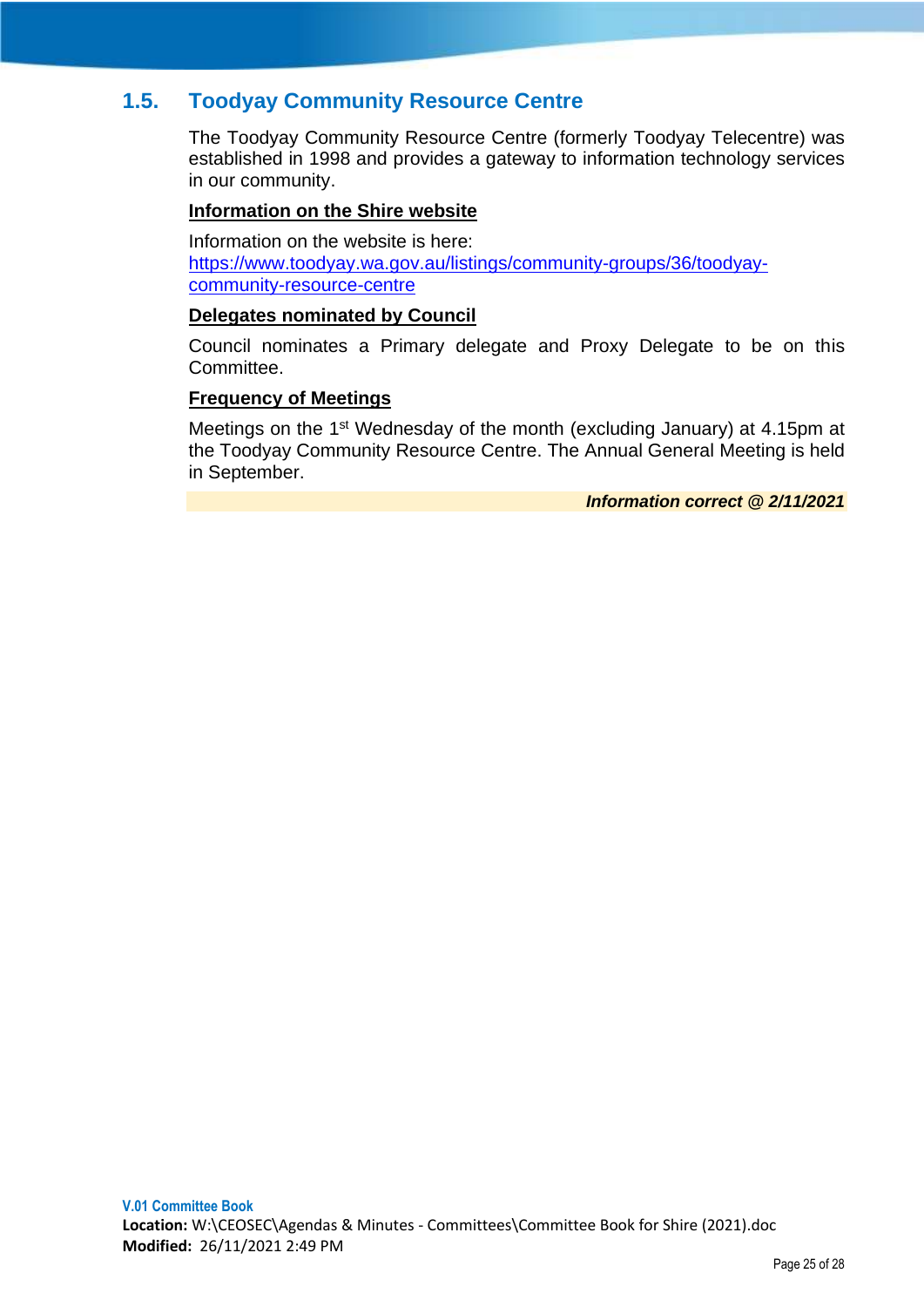# <span id="page-34-0"></span>**1.6. SaferToodyay Inc.**

SaferToodyay Inc. (formerly the Toodyay Community Safety & Crime Prevention Association) was first established in February 1999 as the Toodyay Safer WA (Local) Committee and has undergone several restructures over the years.

The committee develops and supports projects based on the theme of ''*local solutions for local problems* and its membership has included as many as twelve different strategically focused organisations from within the local community.

The resulting grassroots community spirit of cooperation has been commended by government agencies operating in the field. Some of the more recent committee achievements include support to overcome safety issues with the elderly, assistance to strengthen family cohesion, and the encouragement of youth in building their own future.

#### **Information on the Shire website**

Information on the website is here: <https://www.toodyay.wa.gov.au/listings/community-groups/25/safertoodyay>

Other information is also available here: <https://www.safertoodyay.org.au/about-us.php>

#### **Delegates nominated by Council**

Council nominates a Primary delegate and Proxy Delegate to be on this Committee.

# **Frequency of Meetings**

Meetings are held regularly throughout the year and dates are provided by the Executive Officer.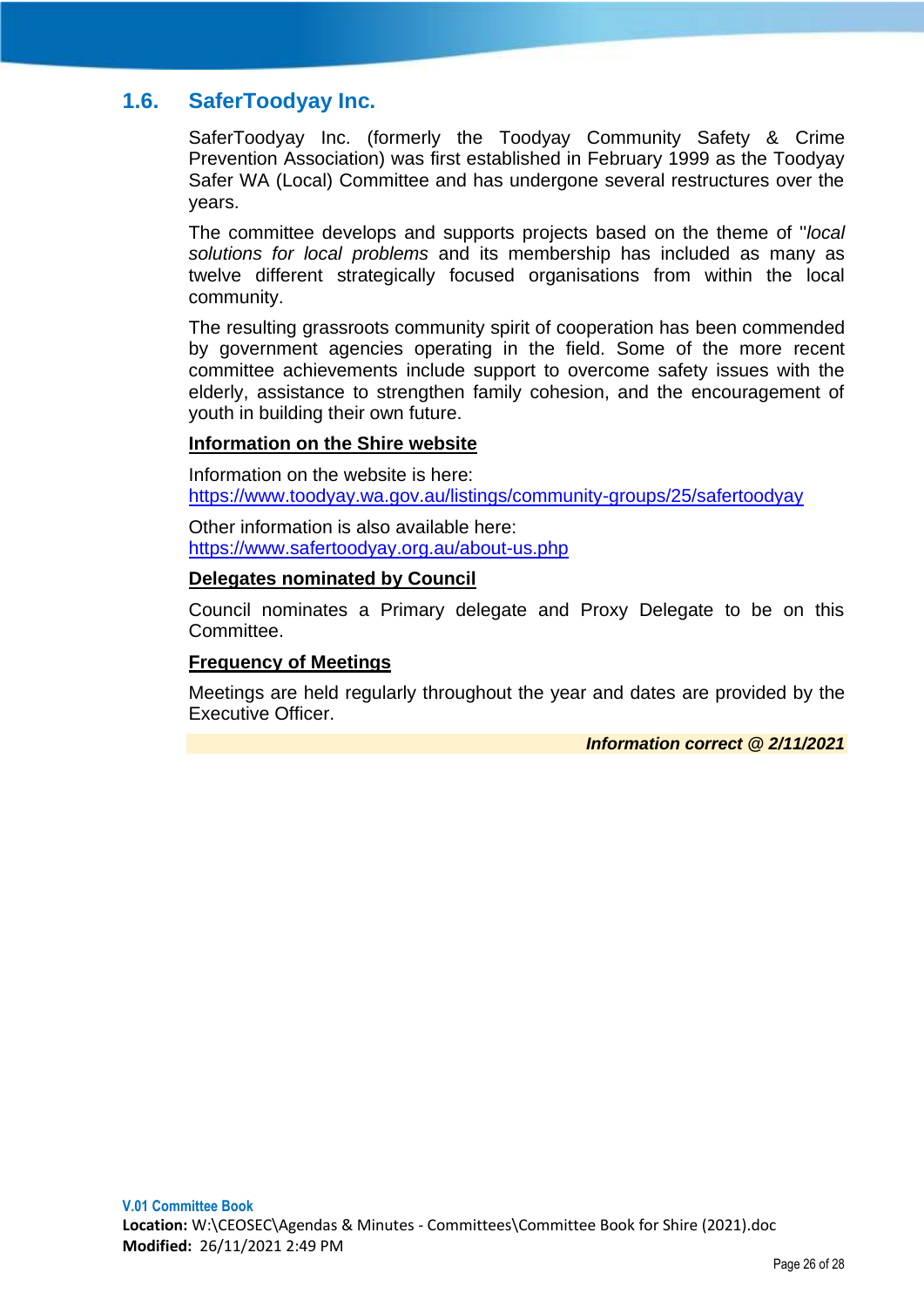# <span id="page-35-0"></span>**1.7. Toodyay Road Community Reference Group (Main Roads)**

# **Background Information**

The CRG began in June 2017. Main Roads advertised that they were developing a project to improve safety on a 27.6km section of Toodyay Road between Dryandra Road and Toodyay. They were currently in the design phase and sought input from the community about various aspects of the project.

They invited nominations from proactive local people and businesses who live in the area to join a Community Reference Group (CRG). The CRG includes representatives from Main Roads WA and the Shire of Toodyay.

The Delegates appointed at the time and since its inception have been the Shire President and the Manager Assets and Services.

Other stakeholders that Main Roads invited to join the group are listed below:

- Toodyay Agricultural Alliance Toodyay Friends of the River
- Toodyay Naturalist Club Toodyay Roadwise Committee
- Toodyay Police Toodyay Chamber of Commerce
	-
- Toodyay St John Ambulance Landowners
- WALGA Roadwise WA Wildflower Society.
- 

# **Delegates Nominated by Council**

As per the background data provided above, the delegates who attend these reference group meetings are primarily the Shire President and the Manager Assets and Services.

# **Frequency of Meetings**

Meetings are as required.

The contact person is Elizabeth Davies:

Contact Phone: (08) 9622 4777.

Email: [wheatbelt@mainroads.wa.gov.au](mailto:wheatbelt@mainroads.wa.gov.au)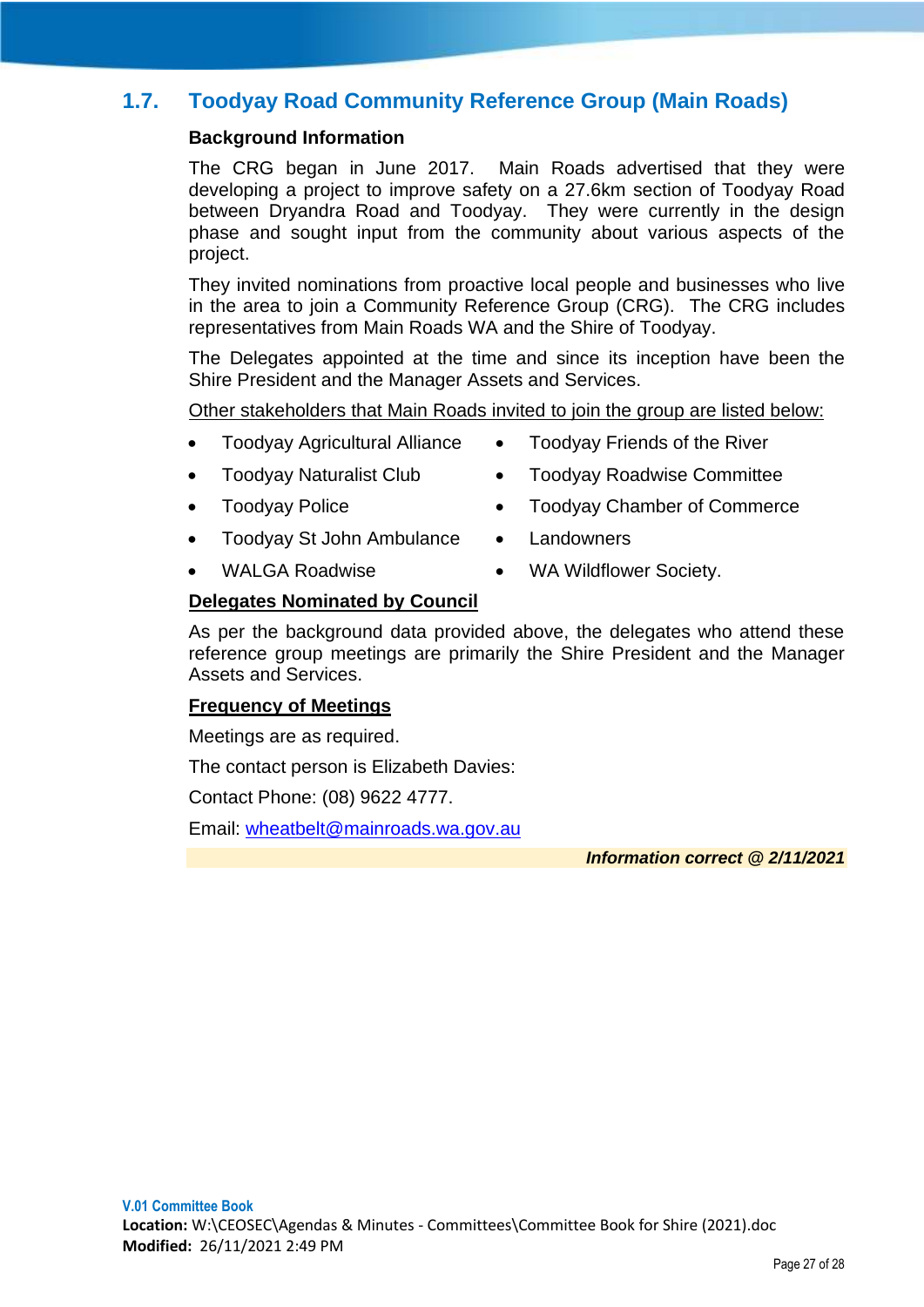# <span id="page-36-0"></span>**1.8. Toodyay Roadwise Committee**

Toodyay RoadWise Committee is a sub-committee of Safer WA.

The Chairman is Bob Neville.

# **Information available through google**

Information is available on this group through this link:

[https://www.roadwise.asn.au/roadsafety/wheatbelt\\_north/shire\\_of\\_toodyay.asp](https://www.roadwise.asn.au/roadsafety/wheatbelt_north/shire_of_toodyay.aspx) [x](https://www.roadwise.asn.au/roadsafety/wheatbelt_north/shire_of_toodyay.aspx)

# **Delegates nominated by Council**

Council nominates a Primary delegate and Proxy Delegate to be on this Committee.

# **Frequency of Meetings**

The Toodyay RoadWise Committee meets on the second Wednesday of each month at the Toodyay Police Station.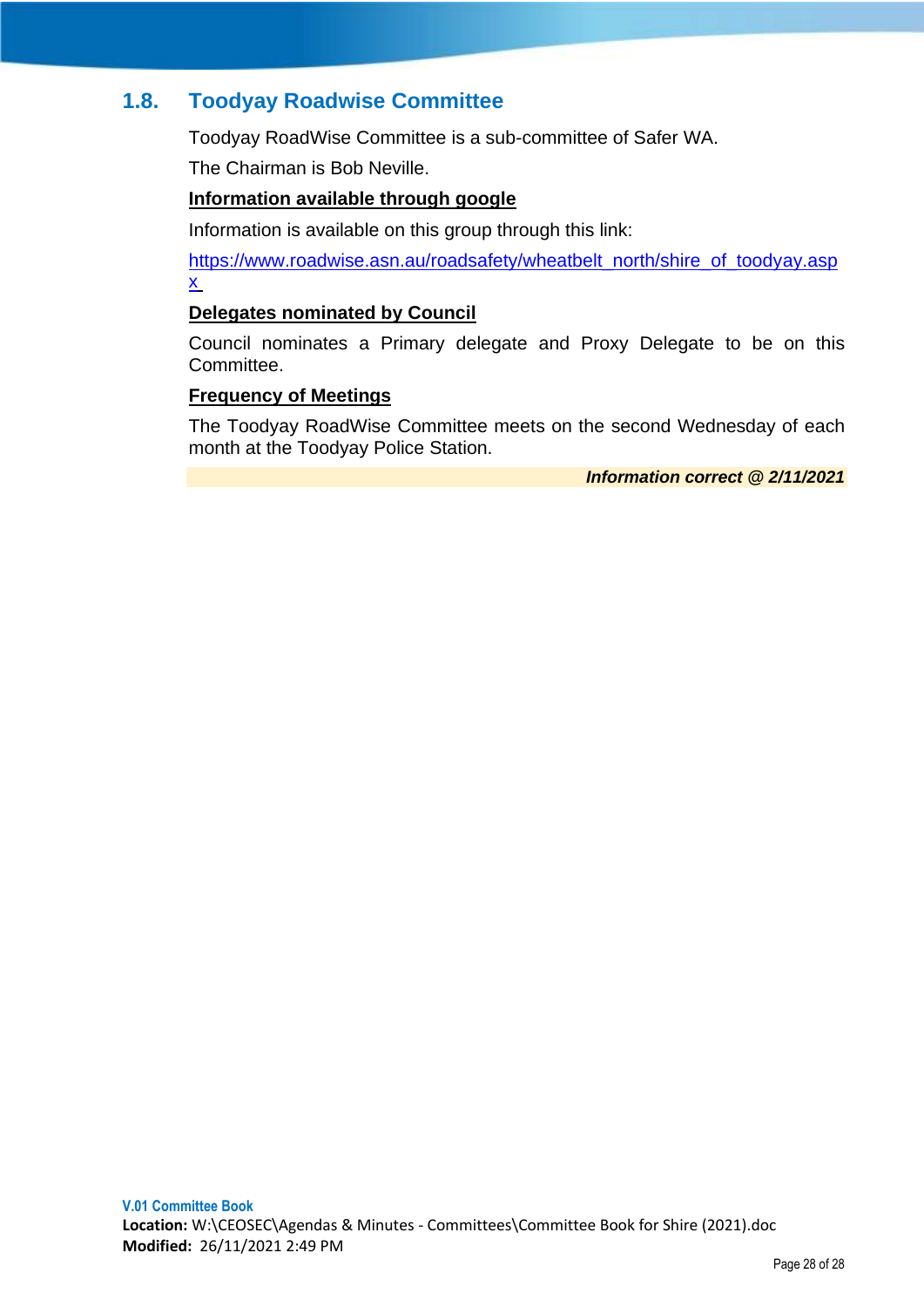# <span id="page-37-0"></span>**1.9. Wheatbelt Regional Road Group North**

Information in respect to this group is available here: [https://walga.asn.au/getattachment/Policy-Advice-and-](https://walga.asn.au/getattachment/Policy-Advice-and-Advocacy/Infrastructure/Roads/Regional-Road-Groups/Wheatbelt-North-RRG-reference-information-for-Elected-Members-June-2021.pdf?lang=en-AU)[Advocacy/Infrastructure/Roads/Regional-Road-Groups/Wheatbelt-North-RRG](https://walga.asn.au/getattachment/Policy-Advice-and-Advocacy/Infrastructure/Roads/Regional-Road-Groups/Wheatbelt-North-RRG-reference-information-for-Elected-Members-June-2021.pdf?lang=en-AU)[reference-information-for-Elected-Members-June-2021.pdf?lang=en-AU](https://walga.asn.au/getattachment/Policy-Advice-and-Advocacy/Infrastructure/Roads/Regional-Road-Groups/Wheatbelt-North-RRG-reference-information-for-Elected-Members-June-2021.pdf?lang=en-AU)

#### **Delegates nominated by Council**

Council nominates a Primary delegate and Proxy Delegate to be on this **Committee.** 

#### **Frequency of Meetings**

Meetings are held regularly throughout the year and dates are provided by the Executive Officer who is currently Mr Jan Augustin, our Manager Assets & Services.

*Information correct @ 2/11/2021*

# <span id="page-37-1"></span>**1.10. Development Assessment Panels**

Development Assessment Panels (DAPs) have operated in Western Australia since 2011 and are intended to enhance planning expertise in decision making by improving the balance between technical advice and local knowledge.

There are five panels covering the State. The current structure is a transitional arrangement to a future model of no more than three panels, as outlined in the Action Plan for Planning Reform.

Training is regularly provided for delegates as well as for whomever from the local government would provide secretarial minute-taking at meetings, if called.

# **Delegates nominated by Council**

Council nominates two Primary delegates and two Proxy Delegates to be on this Committee.

# **Information available through google**

Information is available on this group through this link:

<https://www.dplh.wa.gov.au/about/development-assessment-panels/about-daps>

# **Frequency of Meetings**

Meetings may be held irregularly throughout the year and dates are provided by the Development Assessment Panels Secretariat on:

# **Postal address**:

Development Assessment Panels Secretariat Locked Bag 2506 PERTH WA 6001

**Contact email**: [daps@dplh.wa.gov.au](mailto:daps@dplh.wa.gov.au)

**Contact phone**: (08) 6551 9919